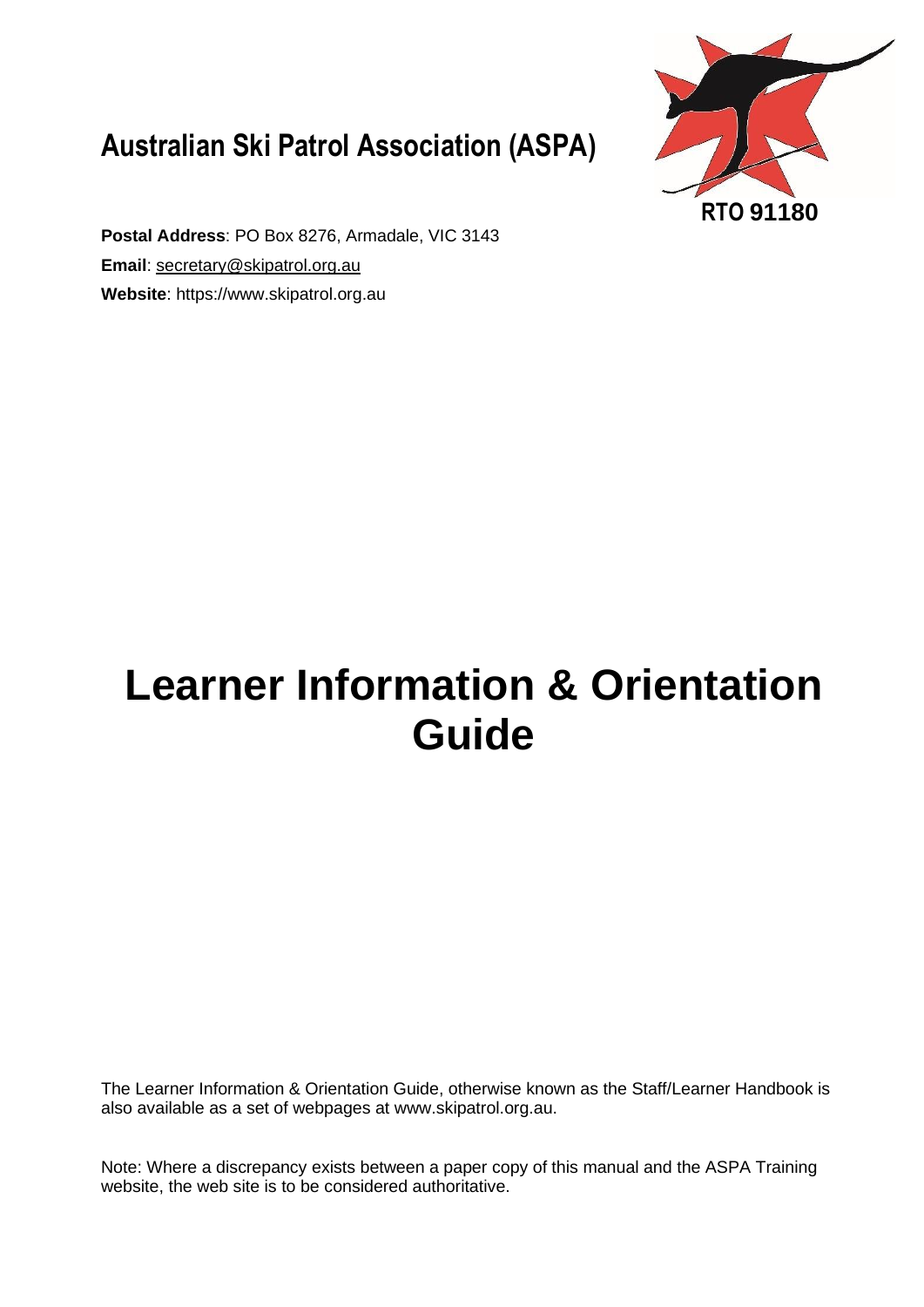# <span id="page-1-0"></span>**Contents**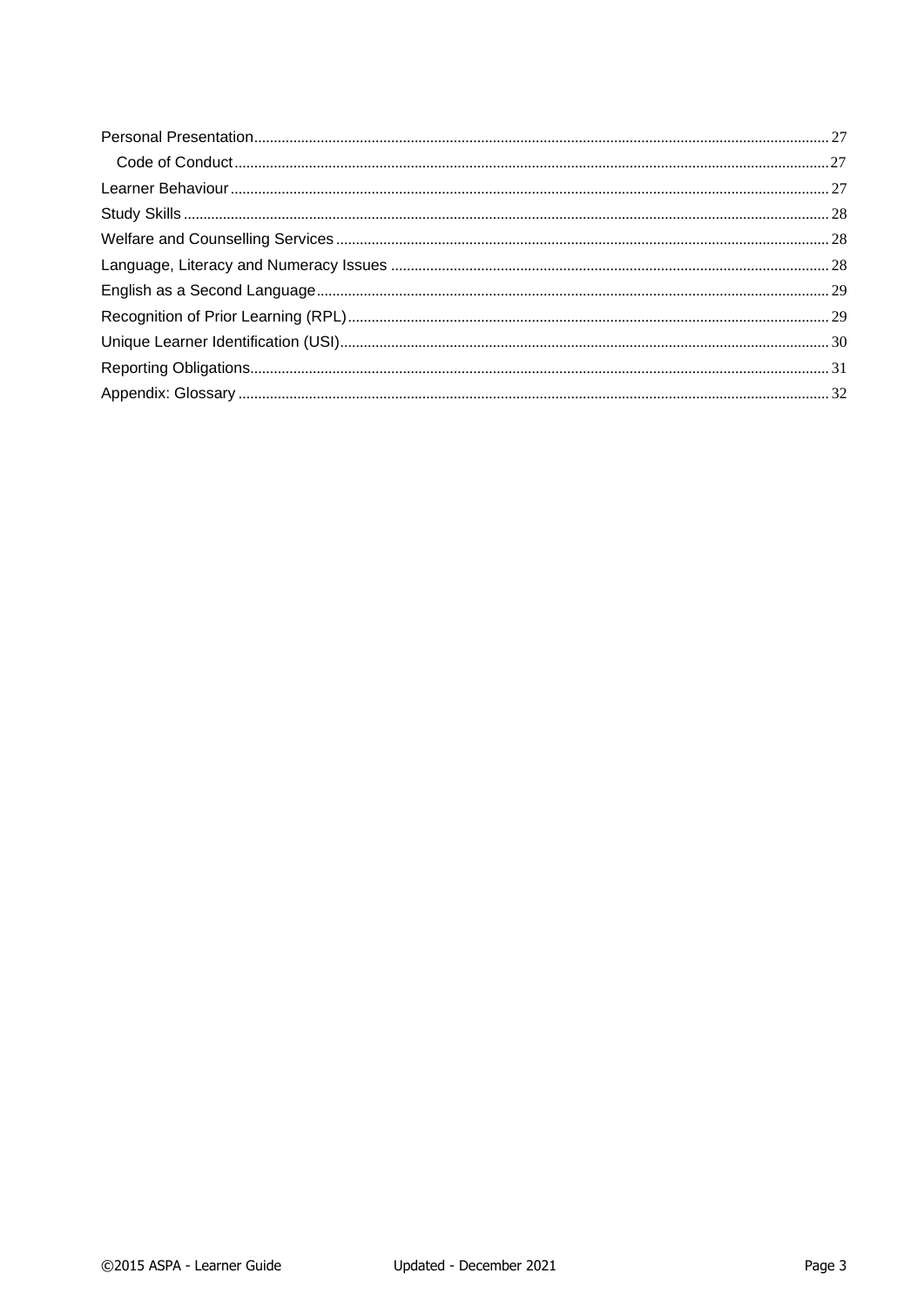

### **Welcome to the Course**

<span id="page-3-0"></span>Thank you for selecting the Australian Ski Patrol Association (ASPA) to further your educational and training pursuits.

We aim to provide a quality learning experience, which meets the needs of all learners.

To assist you with your learning we have developed this Learner Information & Orientation Guide. Please take the time to read it carefully, and should you require further information contact our staff.

Our team is committed to maintaining our high standards for training. We are proud of the qualifications we issue and continue to be recognised as a quality Registered Training Organisation.

We trust that you will find your learning with ASPA a rewarding experience. We look forward to your productive feedback to ensure that our products and services meet your expectations.

I wish you a very rewarding training experience with the Australian Ski Patrol Association.

Regards,

Peter Mowbray CEO Australian Ski Patrol Association (ASPA) RTO ID # 91180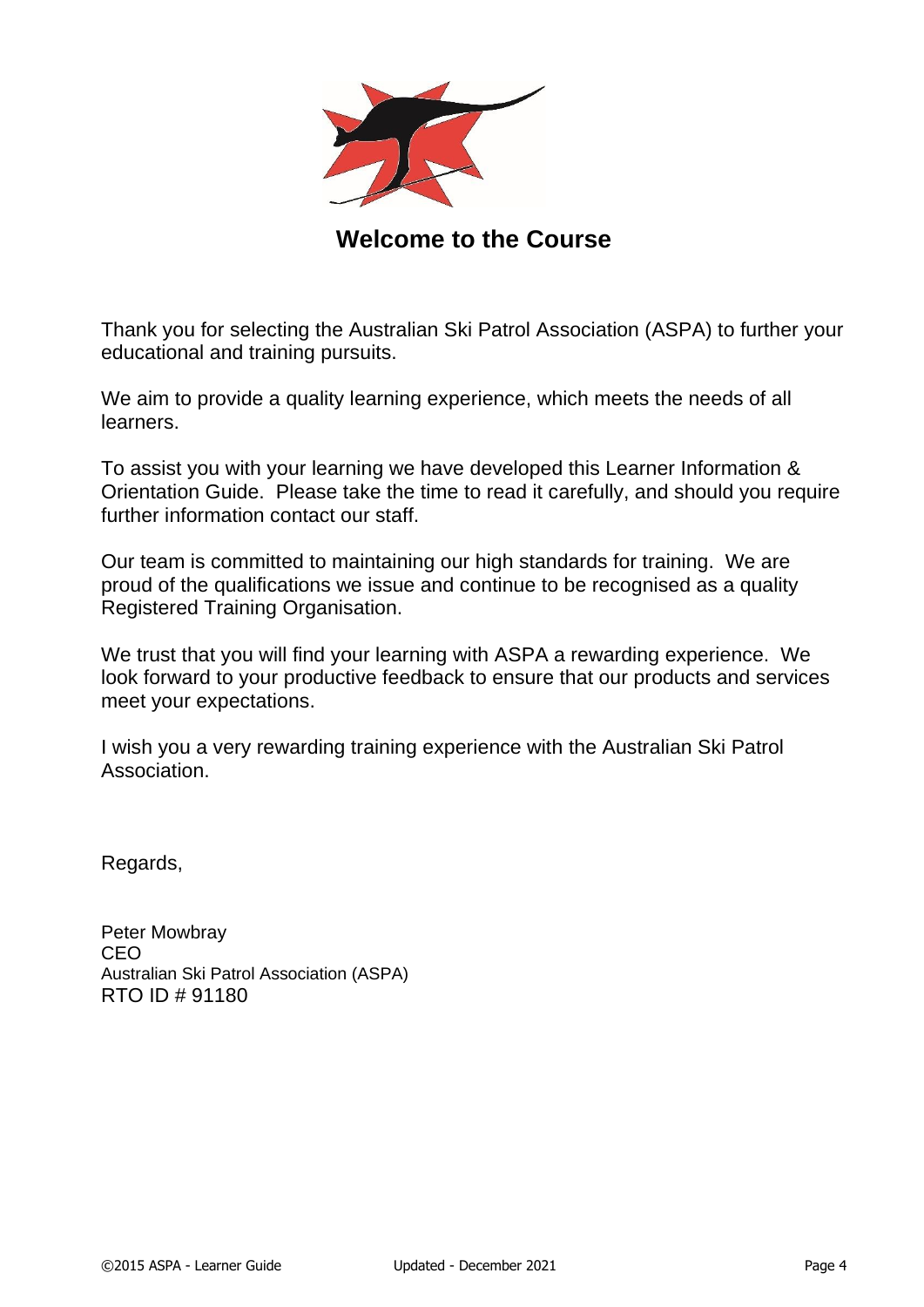### <span id="page-4-0"></span>**Introduction**

The Australian Ski Patrol Association (ASPA) is an organisation that represents Ski Patrols in Australia. ASPA was formed to provide support for the Ski Patrol community by promoting awareness of the need for high standards of safety in Australian Alpine Areas. It achieves this goal through Snow safe.

Establishing and maintain uniform standards;

- The operation of its Registered Training Organisation. This RTO is a light house organisation through its positive use of electronic leaning techniques and its quality face to face learning environment.
- The sharing of ideas on the international stage through Federation of International Ski Patrols.
- Supporting Patrols to invest in technology and resources used in the rescue and treatment of injured visitors to Alpine Areas.

ASPA is managed and operated by dedicated volunteers. It appreciates the support of the [Federal](http://www.australia.gov.au/)  [Government,](http://www.australia.gov.au/) [Patagonia](http://www.patagonia.com.au/) and the [Volunteer Rescue Association](http://www.rescue.org.au/).

Alpine rescue is the major area of our operations. Our courses address industry and regional skills needs though the training and personal development of people involved in sports and recreation in alpine areas.

Programs are planned and executed in conjunction with both Industry and Government initiatives to achieve the highest possible outcomes in terms of learner skills and employment opportunities.

#### **Context**

Australian Skills Quality Authority (ASQA) is the national regulator for Australia's vocational education and training sector. ASQA regulates courses and training providers according to the **Standards for Registered Training Organisations (RTOs) 2015 (Standards)** to ensure nationally approved quality standards for training are met. The focus of these standards is the demonstration of preparedness of registered training organisations to deliver quality training and assessment services and focus on continuous improvement.

### <span id="page-4-1"></span>**Services**

All programs offered by the Australian Ski Patrol Association (ASPA) realigned to the HLT Health Training Package and the PUA Public Safety Training Package for quality assurance and best practice.

Currently ASPA offers learners accredited training in the following:

#### **Units of competency:**

- HLTAID009 **Provide Cardiopulmonary Resuscitation**
- HLTAID011 **Provide First Aid**
- HLTAID013 **Provide First Aid in remote or isolated site**
- HLTAID014 **Provide Advanced First Aid**
- PUAEME003 **Administer Oxygen in an Emergency Situation**
- PUAEME005 **Provide Pain Management**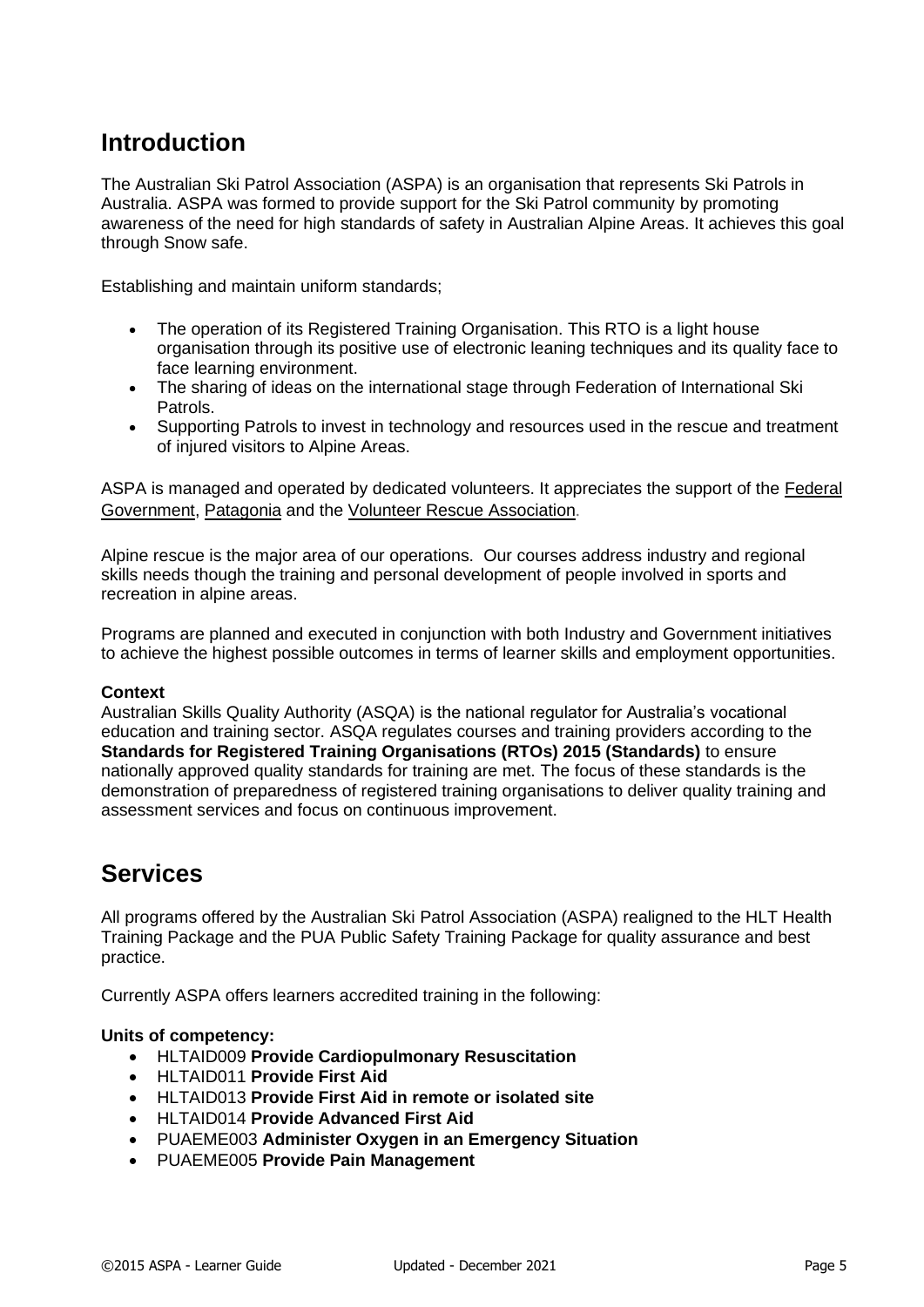The Australian Ski Patrol Association (ASPA) recognises the importance and benefits of combining industry experience with tertiary education when striving to deliver programs of highest quality and relevance to the client. All trainers and assessors employed or contracted by ASPA have demonstrated significant industry experience in addition to obtaining tertiary qualifications, allowing them to provide a professional, well rounded learning environment for participants. Staff are equipped with the skills to ensure their teaching methods are suitable for all participants, utilising simple language where appropriate to communicate information most effectively. ASPA strictly adheres to the Standards to continue delivering training services of the highest quality to their clients.

#### Website:<https://www.skipatrol.org.au/>

[https://training.gov.au/Organisation/Det The Australian Ski Patrol Association /91180](https://training.gov.au/Organisation/Det%20the%20Australian%20Alpine%20Training%20Institute/Australian%20Ski%20Patrol%20Training%20College%20/91180)

The CEO recognises that opportunities for improvement arise in every aspect of business and has developed an organisational culture within the Australian Ski Patrol Association (ASPA) to capitalise on these opportunities for improved practice. ASPA supplies feedback forms to all learners at the end of each program, as participant feedback has been identified as an important and valuable factor in monitoring and developing business practices and quality training and ensuring the ever-changing needs and expectations of clients are being met. The CEO also welcomes feedback from other improvement opportunities such as risk assessment, learner suggestions, complaints and appeals, validation sessions and audit reports.

As a learner with the Australian Ski Patrol Association, your feedback is critical to our continuous improvement policy. Along with the formal feedback mentioned earlier, learners are encouraged to give feedback throughout their enrolment.

To encourage and achieve continuous improvement based on the collection of the abovementioned data. ASPA has developed a best practice record and register which will include a written record of all improvement strategies and reviews.

### **Course Goals and Outcomes**

The Australian Ski Patrol Association delivers a framework that enables your skills to be measured against nationally accredited standards. This means that you will be entitled to the award of a Statement of Attainment or Qualification upon successful completion of the course.

The course is therefore designed with specific content and goals. The content is grouped together as "units of competency". Each unit of competency has specific goals against which we must measure your achievement; these are sometimes called the "performance criteria".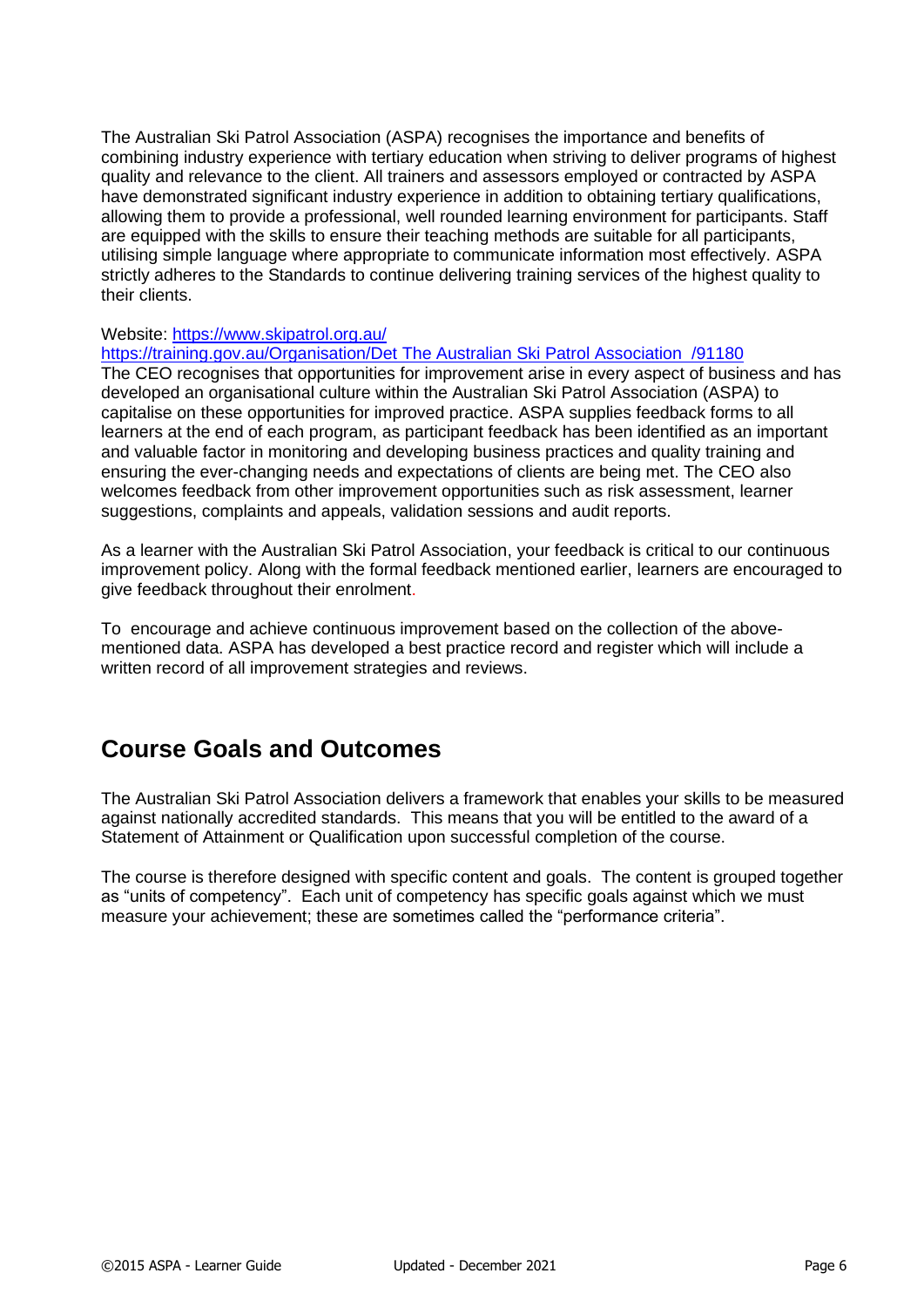## **Organisational Structure**



This organisational chart illustrates the two-way lines of communication between the CEO, management and trainers which ensures the decision making of senior management is informed by the experiences of its trainers and assessors.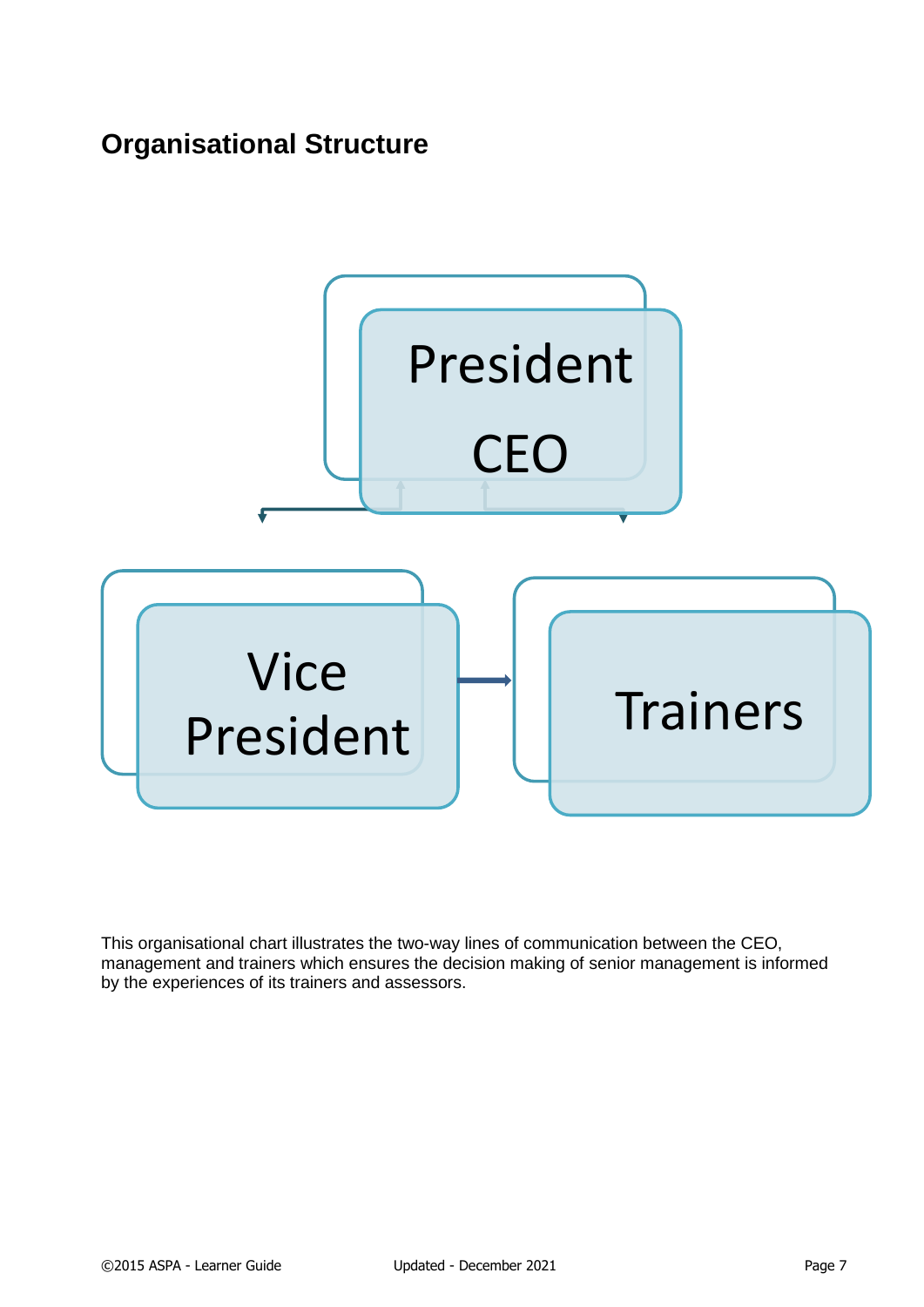### <span id="page-7-0"></span>**Training and Assessment**

The Australian Ski Patrol Association (ASPA) is committed to delivering high quality training and assessment services that exceed the expectations of their learners. To ensure this, we have implemented processes for data collection and analysis within its operations that ensure the continuous improvement of training and assessment. Continuous improvement measures in this area respond to the results of data analysis and involve all internal and external stakeholder groups.

The quality and continuous improvement policy and procedure defines the methods of data collection and analysis. In order to provide high quality outcomes to their clients and learners, ASPA ensures that strategies for training and assessment are developed with effective consultation with industry and stakeholders.

### <span id="page-7-1"></span>**Principles of Training and Assessment**

[Training and assessment strategies](file:///C:/Users/Helen/AppData/Local/Microsoft/Windows/Temporary%20Internet%20Files/Content.IE5/1VPGBX2T/Continuous%20Improvement/Training%20&%20Assessment%20Strategy) developed by the Australian Ski Patrol Association (ASPA) adheres to the following principles:

- Training and assessment strategies are developed for each qualification / unit of competency that will be delivered and assessed
- All training programs require the development of a training and assessment strategy for full and partial completion of a qualification
- Each training and assessment strategy are developed in consultation with industry representatives, trainers, assessors, and key stakeholders
- Training and assessment strategies reflect the requirements of the relevant training package and identify target groups
- Training and assessment strategies are validated annually through the internal review procedures

### **Quality training and assessment principles**

ASPA applies the *Principles of Assessment and the Rules of Evidence*.

#### <span id="page-7-2"></span>**Assessment Process**

Assessment is a process used to determine whether learners can demonstrate competency (ability) against a pre-determined set of measures (assessment methods). It is a process of collecting and validating evidence, which must be recorded by assessors to prove learner competence. The learner must be made aware of how assessment will be completed; learner resources explain what is to be assessed briefly. The trainer will use the performance criteria from training package and activities to ensure assessment is firmly related to the unit of study.

#### **Rules of Evidence**

There are four key principles of assessment that we use. It should be:

- Valid
- Sufficient
- Authentic
- Current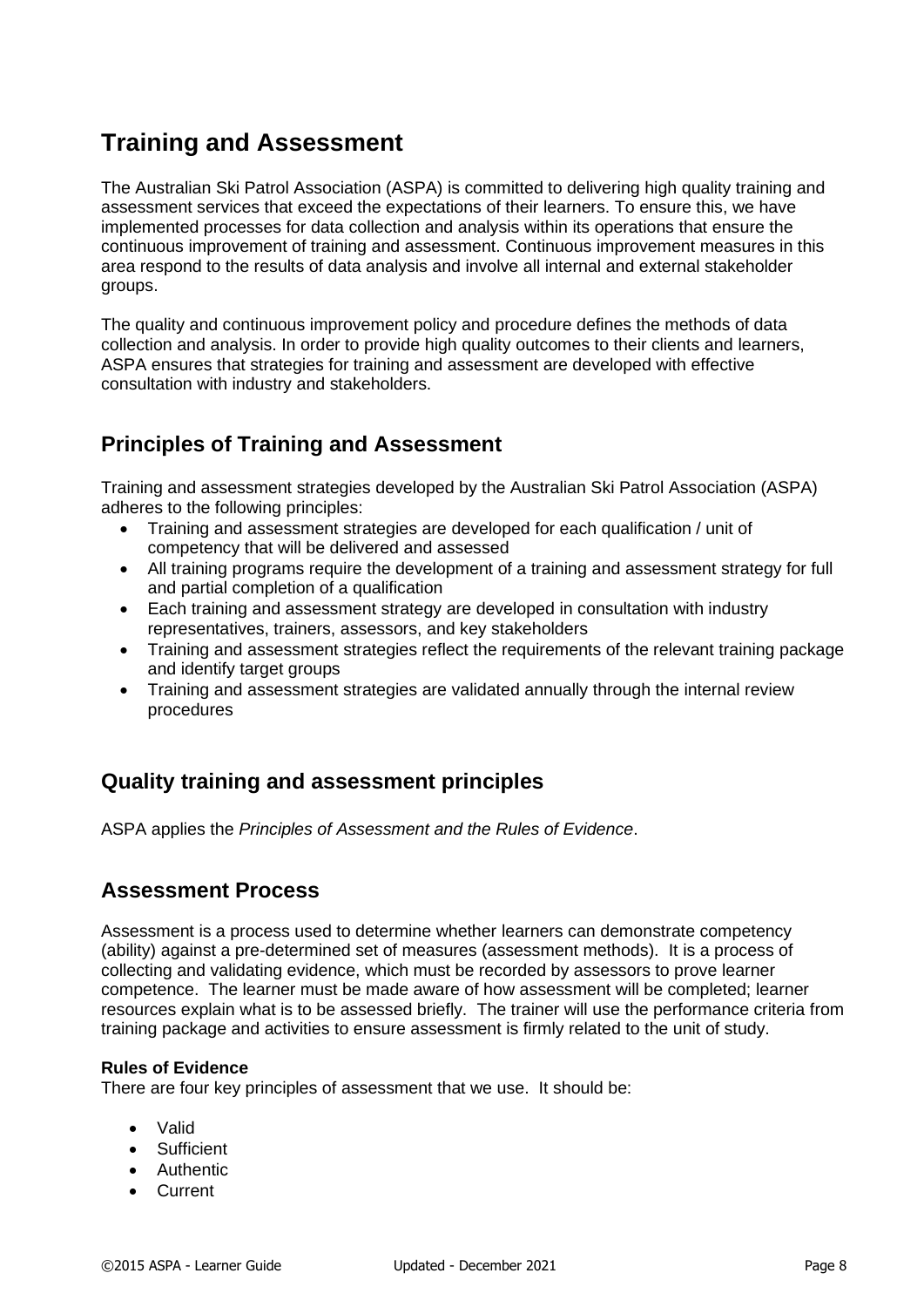#### **Valid**

Assessment is valid when the process is sound and assesses what it claims to assess. Validity requires that:

- Assessment against the units of competency must cover the broad range of skills
- Knowledge that are essential to competent performance
- Assessment of knowledge and skills must be integrated with their practical application
- Judgement of competence must be based on sufficient evidence (that is, evidence gathered on a number of occasions and in a range of contexts using different assessment methods). The specific evidence requirements of each unit of competency provide advice on sufficiency

#### **Sufficient**

Sufficiency relates to the quality and quantity of evidence assessed. It requires collection of enough appropriate evidence to ensure that all aspects of competency have been satisfied and that competency can be demonstrated repeatedly. Supplementary sources of evidence may be necessary. The specific evidence requirements of each unit of competency provide advice on sufficiency.

#### **Authentic**

To accept evidence as authentic, an assessor must be assured that the evidence presented for assessment is the learner's own work.

#### **Current**

In assessment, currency relates to the age of the evidence presented by a learner to demonstrate that they are still competent. Competency requires demonstration of current performance, so the evidence collected must be from either the present or the very recent past.

At the end of each Unit or Module in the course, the learner/learner will be asked to demonstrate that the course content has been learnt and applied. This is called "demonstrating your competency".

There will be several Assessment Tasks for each Unit. Each assessment task measures the required aspects of that unit.

Assessors will utilise one or a combination of assessment methods depending on the needs of the learner and the requirements of the course.

These included:

- Review the portfolio of Evidence including Relevant Formal Qualifications
- Interviews
- Skills/Challenge testing
- Written/Oral tests
- **Observation**
- Demonstration

#### <span id="page-8-0"></span>**Validation of Assessment Material**

The *Standards for Registered Training Organisations (RTOs) 2015* require that we:

- Validate each assessment tool least once every five years, with at least 50% of assessments on our scope of registration validated within the first three years of each fiveyear cycle
- priority for assessment validation will take into account the relative risks of all of the units of competency on our scope of registration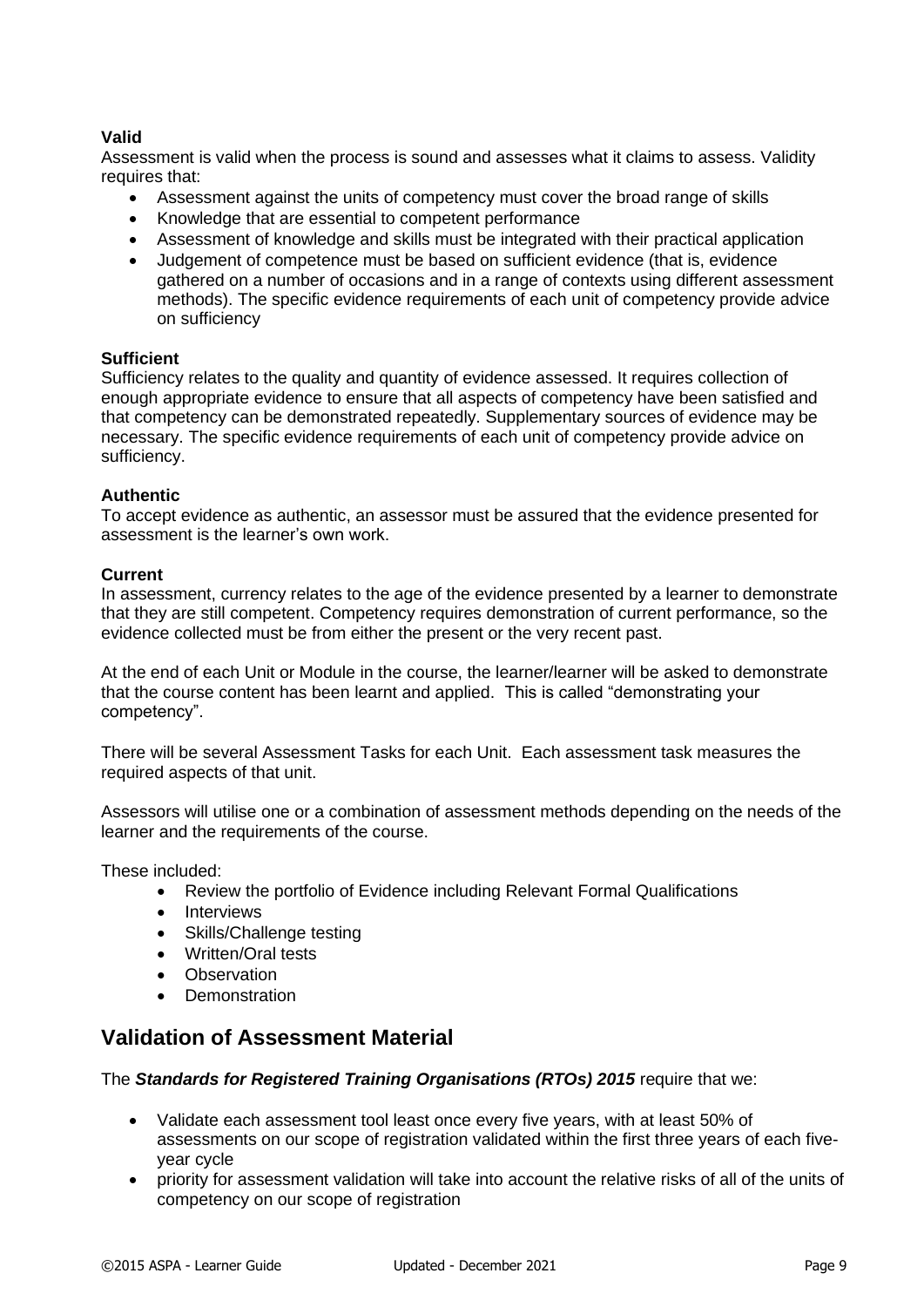The Australian Ski Patrol Association (ASPA) has determined that annual validation of the assessment tools is applicable due to the nature of ASPA scope of registration and the speed of which best practice changes to the First Aid industry occur. This annual assessment validation will occur at the conclusion of the ski season and is undertaken by the Education Committee.

The Education Committee will conduct assessment validation with the help of an outside consultant/contractor who was not engaged in the delivery and evaluation of the assessment instruments to be validated.

### <span id="page-9-0"></span>**Courses overview**

#### **What courses can I study with The Australian Ski Patrol Association (ASPA)?**

The Australian Ski Patrol Association (ASPA) strictly adheres to Standards with all programs aligned to the qualifications contained in the HLT Health Training Package and the PUA Public Safety Training Package, always ensuring best practice in service and delivery.

Currently ASPA offers learners accredited training in the below table. Details about each course can be accessed through the below link: <https://www.skipatrol.org.au/training-overview/course-overview/>

#### **What qualification will I receive?**

Upon successful completion of your course with ASPA you will be eligible to receive the following award.

|           | <b>Course</b>                                           | <b>Certification</b>           |
|-----------|---------------------------------------------------------|--------------------------------|
|           | <b>Units of competency:</b>                             |                                |
|           | <b>HLTAID009 Provide Cardiopulmonary Resuscitation</b>  | <b>Statement of Attainment</b> |
|           | <b>HLTAID011 Provide First Aid</b>                      |                                |
| $\bullet$ | PUAEME005 Provide Pain Management                       |                                |
|           |                                                         |                                |
|           | <b>Skill Set -Provide Advanced Emergency Care (AEC)</b> |                                |
|           | HLTAID009 Provide Cardiopulmonary Resuscitation         |                                |
|           | <b>HLTAID011 Provide First Aid</b>                      | <b>Statement of Attainment</b> |
| $\bullet$ | HLTAID013 Provide First Aid in remote or isolated site  |                                |
| $\bullet$ | <b>HLTAID014 Provide Advanced First Aid</b>             |                                |
| $\bullet$ | PUAEME005 Provide Pain Management                       |                                |

#### <span id="page-9-1"></span>**Qualifications**

All learners participating in training with the Australian Ski Patrol Association (ASPA) shall be issued with either a

- Statement of Attainment, or
- Statement of Attendance/Completion

The following results are used to record unit outcomes on the above documents.

#### <span id="page-9-2"></span>**Competent**

The learner has demonstrated competency in all outcomes for that unit.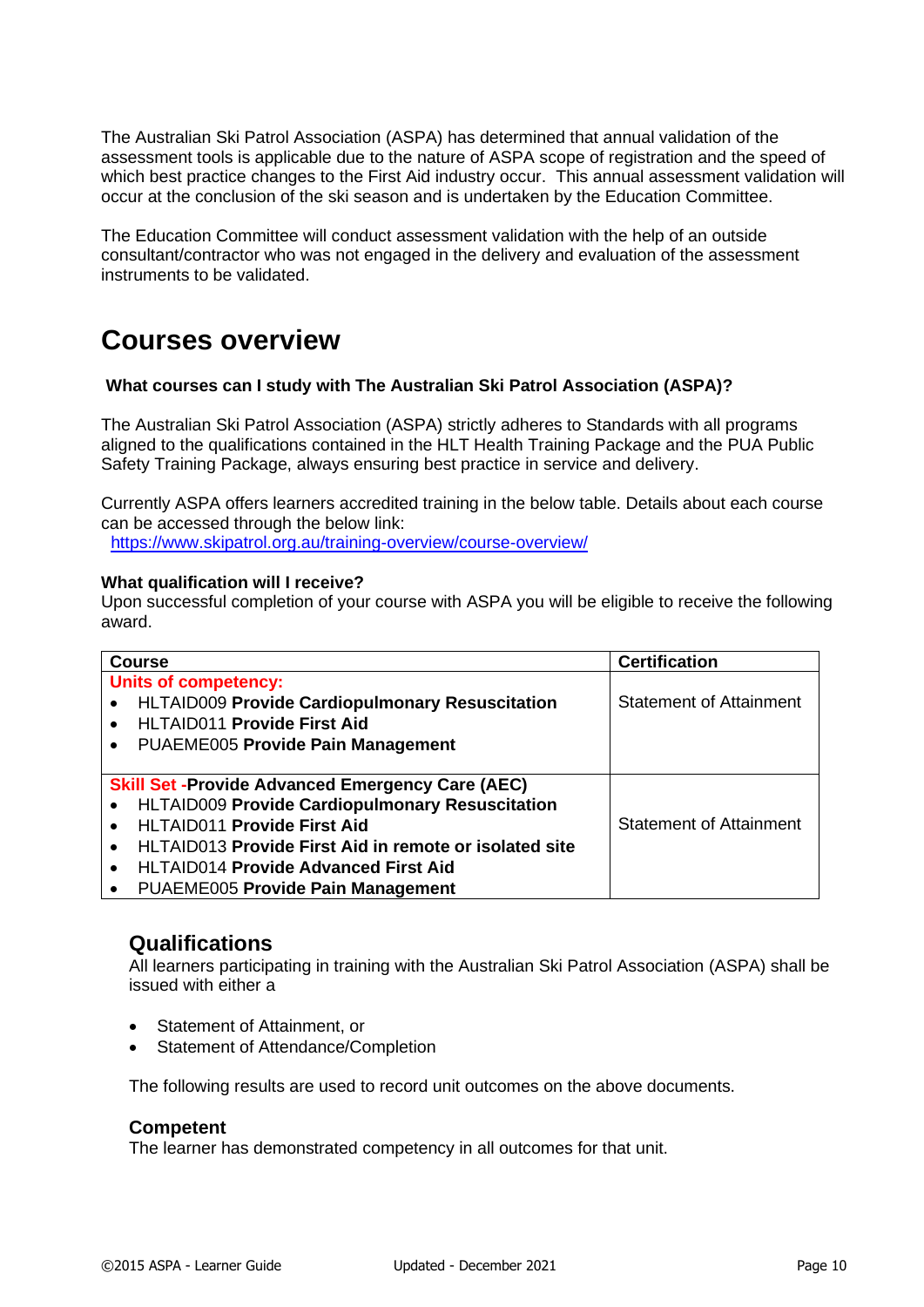#### <span id="page-10-0"></span>**Not Yet Competent**

The learner has been assessed and has not yet demonstrated competency in all the learning outcomes for an individual unit.

#### <span id="page-10-1"></span>**Statement of Attainment**

A Statement of Attainment is issued where candidates have completed a unit of competency

The code and title of all units successfully completed by the Learner are listed on the Statement of Attainment.

The Statement of Attainment will be available for download via the learner's log in within 30 working days of completion of the face-to-face course.

It is important that we have your current contact details so that your training are valid.

#### **Statement of Attendance/Completion**

This is a Statement of Attendance where learners may have attended (part) of a program but not achieved competency, or where specialist training is undertaken that is not aligned to Units of competency contained on ASPA scope of registration.

The Australian Ski Patrol Association (ASPA) recognises the AQF qualifications and Statements of Attainments issued by other Registered Training Organisations.

### **Learner services and support**

#### **Client Focus**

The Australian Ski Patrol Association (ASPA) is committed to delivering high quality services that support learners throughout their training and assessment. This commitment is based on a client focused operation that produces the best possible outcome for learners. ASPA will ensure learners are informed of the services they are to receive, their rights and obligations, and the responsibilities of the RTO. Learners who undertake training with ASPA receive every opportunity to successfully complete their chosen training program. ASPA provide learners with the below course information prior to commencement of services:

- Course or program contract
- Course or program length
- Course or program content
- Opportunities for Recognition of Prior Learning (RPL)
- Fees (where appropriate)
- **Refund policy**
- Location of Training
- Pre-requisites for entry into the program
- Assessment methods
- Qualification to be issued upon successful completion
- The learner's obligations including any requirements that ASPA requires the learner to meet to enter and successfully complete their chosen AQF qualification, skill set or VET course
- Any materials and equipment that the learner must provide, the educational and support services available to the learner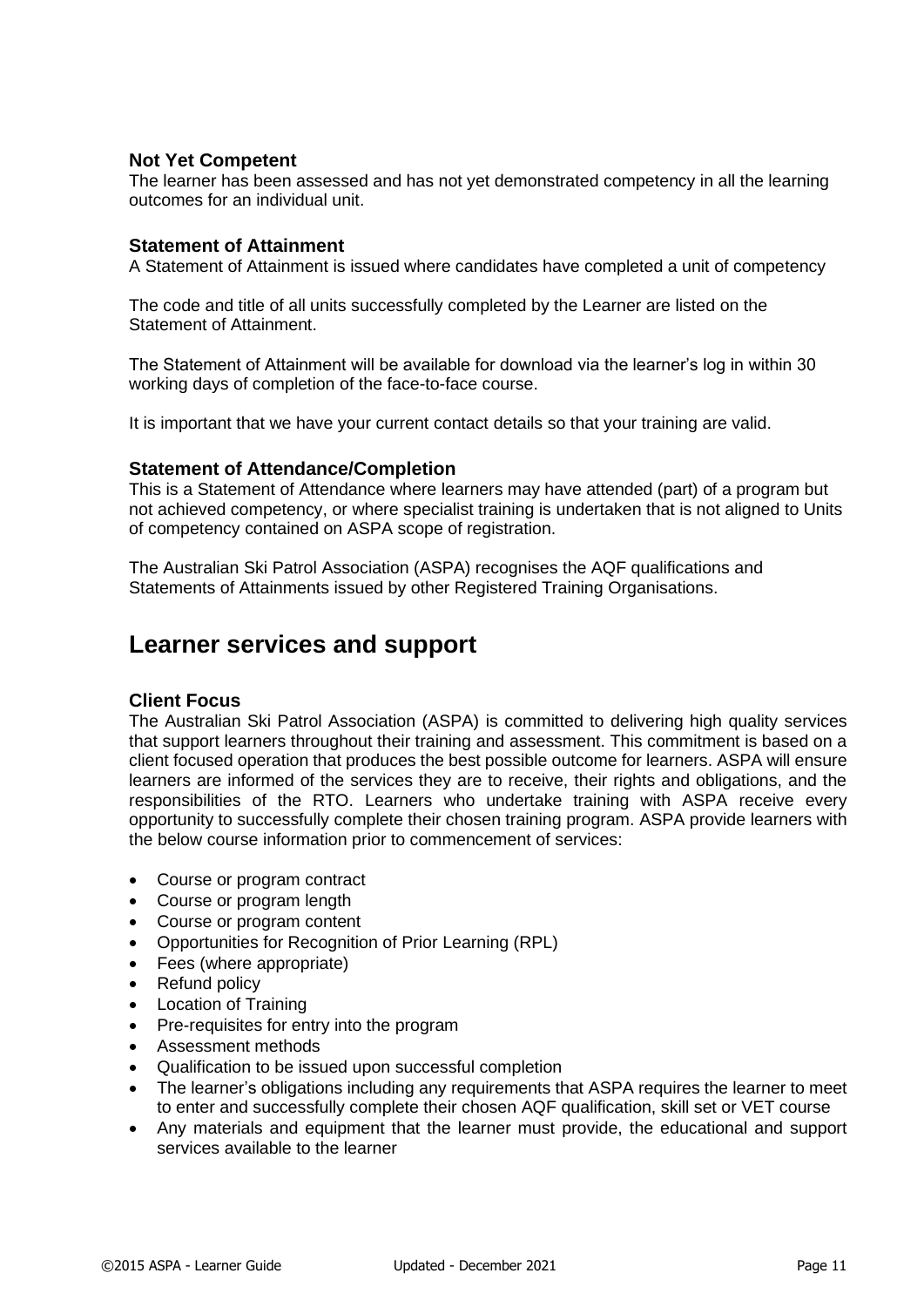#### **Learner advice**

The Australian Ski Patrol Association (ASPA) delivers specialised training and assessment services<sup>1</sup>. As such, it is vital that all learners are informed of and understand the extent of the training course that they are enrolling in. ASPA has in place a process and mechanism to provide all clients information about the training, assessment, and support services to be provided, and about their rights and obligations, prior to enrolment or entering into an agreement.

**In summary,** ASPA provides**:**

- Training programs and services that promote inclusion and are free from discrimination
- Support services, training, assessment and training materials to meet the needs of a variety of individual learners
- Consideration of each individuals needs to provide the best opportunity for skill development and attainment of qualifications that can lead to further training or employment
- Opportunity for consultation between staff and learners so that all aspects of individual circumstances can be taken into consideration when planning training programs
- Consideration of the views of learners' community, government agencies and organisations, and industry when planning training programs
- Access to information and course materials in a readily available, easily understood format

While **ASPA** guarantees that all learners will receive the full training services paid for, it does not guarantee a learner will successfully complete the course in which they are enrolled or that the learner will obtain a particular employment outcome outside the control of ASPA.

### **Learner Selection and Enrolment Procedure**

#### **Learner selection**

Enrolment and admission into some the Australian Ski Patrol Association (ASPA) training programs are subject to meeting certain prerequisite conditions and/or entry requirements. Specific details of the prerequisites pertaining to these training programs are contained in individual course documentation and are made available prior to enrolment. In the case that a potential learner does not meet the prerequisite conditions and/or entry requirements, ASPA staff will endeavour to assist them in understanding their options regarding meeting the standards. Any questions regarding these arrangements can be addressed by trainers or ASPA management.

#### **Enrolment**

The enrolment procedure commences when a learner contacts ASPA expressing interest in a training program(s). All learners are required to enrol online. Enrolments close 7 days prior to the face-to-face course commencing. The information in the enrolment form will be used to assess learner eligibility as well as providing key information for our records.

<sup>.</sup> <sup>1</sup> Services include:

<sup>(</sup>a) Pre-enrolment materials;

<sup>(</sup>b) Study support and study skills programs;

<sup>(</sup>c) Language, Literacy and Numeracy (LLN) programs or referrals to these programs;

<sup>(</sup>d) Equipment, resources and/or programs to increase access for students with disabilities;

<sup>(</sup>e) Learning resource centres;

<sup>(</sup>f) Mediation services or referrals to these services;

<sup>(</sup>g) Flexible scheduling and delivery of training and assessment;

<sup>(</sup>h) Counselling services or referrals to these services;

<sup>(</sup>i) Information technology (IT) support;

<sup>(</sup>j) Learning materials in alternative formats, for example, in large print; and

<sup>(</sup>k) Learning and assessment programs customised to the workplace.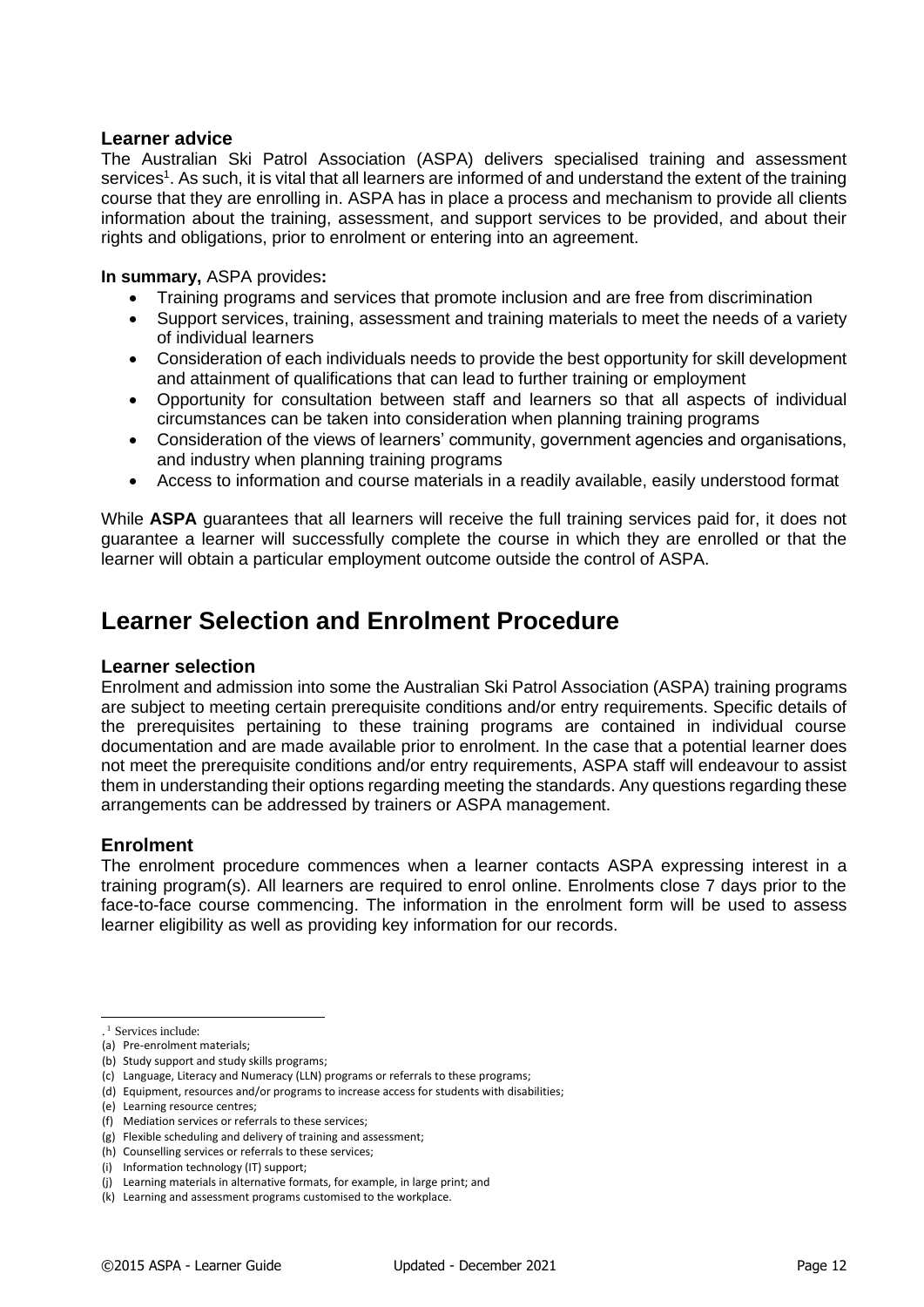#### <span id="page-12-0"></span>**Induction**

On successful completion of the enrolment process, all learners will undergo an induction program which will cover:

- a familiarisation with the program requirements, and where appropriate,
- Confirmation of the units of competency in the course and qualification to be issued
- How training will be conducted and the method, format, and purpose of assessment
- Overview of the support services offered by ASPA, especially for those learners who might require additional language, literacy, or numeracy support
- Explanation of the Appeals and Complaints procedures

Inductions may be completed as part of a group or on a one-to-one basis. If you do not receive a course induction, please contact your coordinator.

#### <span id="page-12-1"></span>**Educational Standards**

The Australian Ski Patrol Association (ASPA) management will ensure that adequate learning resources are available, and that the environment supports productive learning:

- The RTO will provide an environment that is conducive to an effective learning process.
- All training program content will be delivered with a professional and positive attitude.
- ASPA's staff members must meet strict qualification requirements before they are to conduct and validate assessments. All trainers and assessors are assessed on their experience, competence, and person suitability before employment. The minimum qualifications required are as follows:
	- ✓ TAE40116 Certificate IV in Training and Assessment plus
	- $\checkmark$  Three vears relevant industry experience within the last five
	- $\checkmark$  Any occupational training requirements as stated within course curriculum and/or training packages
	- $\checkmark$  Industry experience, which is current and relevant
- The learner and trainer will work together to identify specific needs.
- The learning process will include training components and personal guidance that address identified needs and enable learners to achieve vocational goals.
- Our adherence to these standards, including the *Standards for Registered Training Organisations (RTOs) 2015* shall be ensured by the annual self-assessment undertaken by an experienced and suitably qualified RTO consultant.
- The outcome of this self-assessment will be a detailed audit report which shall document any areas of non-compliance and the rectifications processes that need to be undertaken to achieve competency.
- Course durations will be of sufficient duration to ensure that we provide our learners with sufficient time and opportunity before assessment to learn the required knowledge and skills and practice these until competency has been attained. This duration will be influenced by:
	- o The intended volume of learning
	- o The nominal hours of the units of competency
	- o The existing skills and knowledge of the learners
	- $\circ$  The demonstrated experience of prior learners, trainers/assessors and industry expectations and experience.

#### <span id="page-12-2"></span>**Evaluation of Training**

All learners are requested to complete a written evaluation on completion of the training. These evaluations are used only by The Australian Ski Patrol Association (ASPA) to monitor your feedback with the Training and to identify opportunities for improvement. Your participation in this activity is very important and highly valued by our team at ASPA.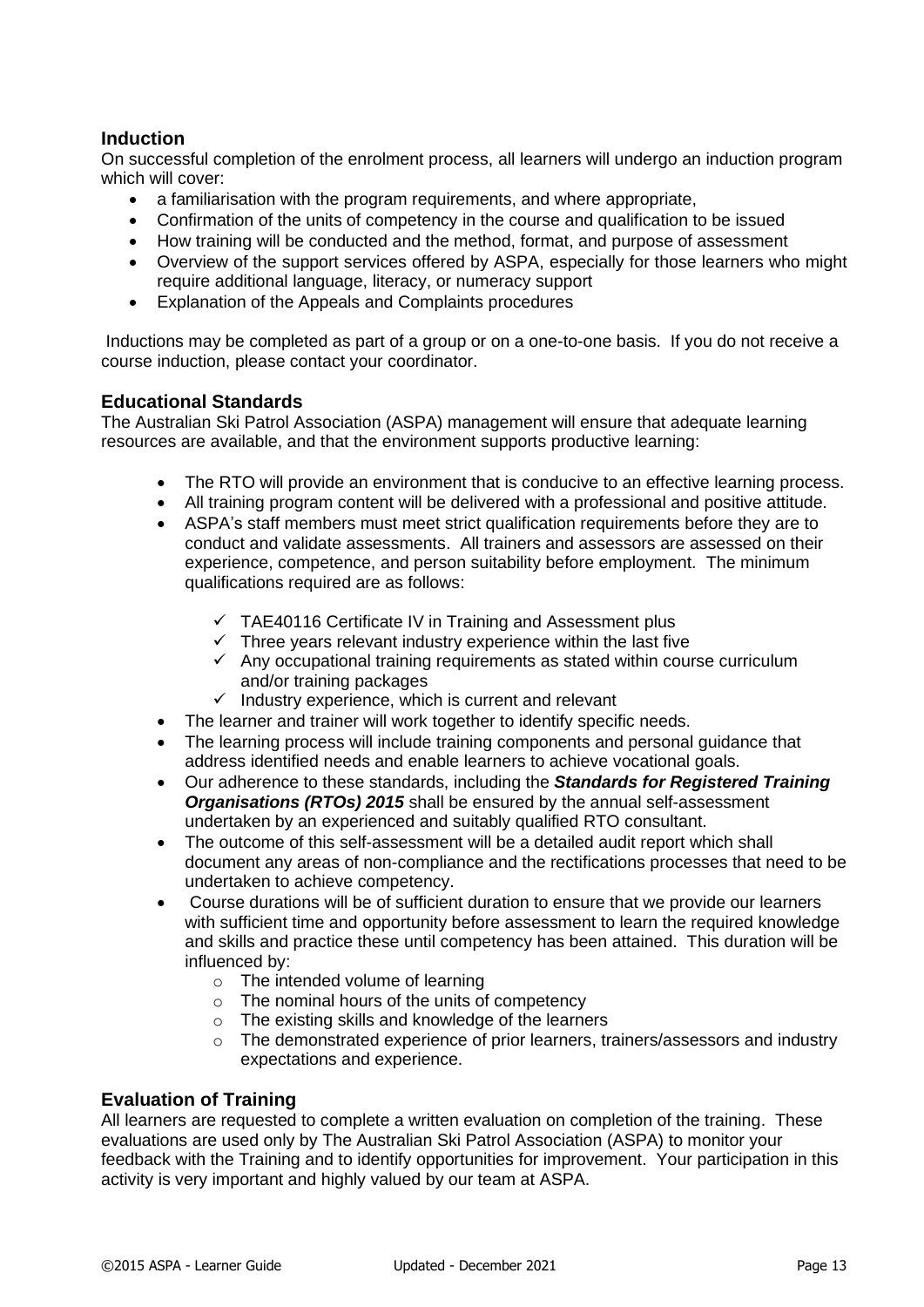We are required by the federal RTO regulator to summarise the feedback we receive from our learners and report this annually.

Our summarised reports do not contain individual responses and thus your privacy is maintained

#### <span id="page-13-0"></span>**Expectations of Learners**

All learners must tick the box on the Statement of Understanding when enrolling to indicate that you understand and agree with these conditions.

#### <span id="page-13-1"></span>**Attendance of training sessions and pre course work requirements**

Learners are advised of attendance requirements in their confirmation email.

Learners are again reminded that a current *HLTAID003 or HLTAID011 Provide first aid* statement of attainment is a pre-requisite for our training programmes, (with the exception of these undertaking an annual *HLTAID001 or HLTAID009 Provide cardiopulmonary resuscitation refresher*.

Learner must complete online pre course work prior to the face-to-face components. Learners are expected to attend all the face-to-face training.

A learner will not be allowed to attend the face-to-face component if the pre course work has not completed.

If you are unable to attend training/workshop, you must contact your Course Director and try to give at least 48 hours' notice.

#### <span id="page-13-2"></span>**Change in Situation**

Learners must advise the Australian Ski Patrol Association (ASPA) of any changes in their personal details to ASPA by contacting [support@skipatrol.org.au](mailto:support@skipatrol.org.au)

#### <span id="page-13-3"></span>**Completion of Learning Requirements**

Learners are required to participate in all training activities and carry out any tasks that may be asked by their trainer to the best of their ability. All pre course work, learner checklists and competencies must be completed.

### <span id="page-13-4"></span>**Competency Based Training and Assessment**

All programs delivered by the Australian Ski Patrol Association (ASPA) are assessed under the Principles of Competency Based Training. This means that all courses are built from Units of Competency.

Learners are advised of the Units of Competency required to complete a course or program before commencement.

The aim of Competency Based Training is to assess the learner's ability to complete all required assessments activities to an industry acceptable standard in order to be deemed "Competent" in that unit. This contrasts other assessment methods where commonly learners are required to sit an examination that has a specific "pass mark". Your Trainer/Assessor will assess your (ability) competency in each unit. Competencies are normally expressed in terms of a unit of competence.

Competencies include the skills and tasks that are required on the ski slope. When you are being assessed on these activities, you will be required to perform them to the level required of the unit of competency and of ASPA.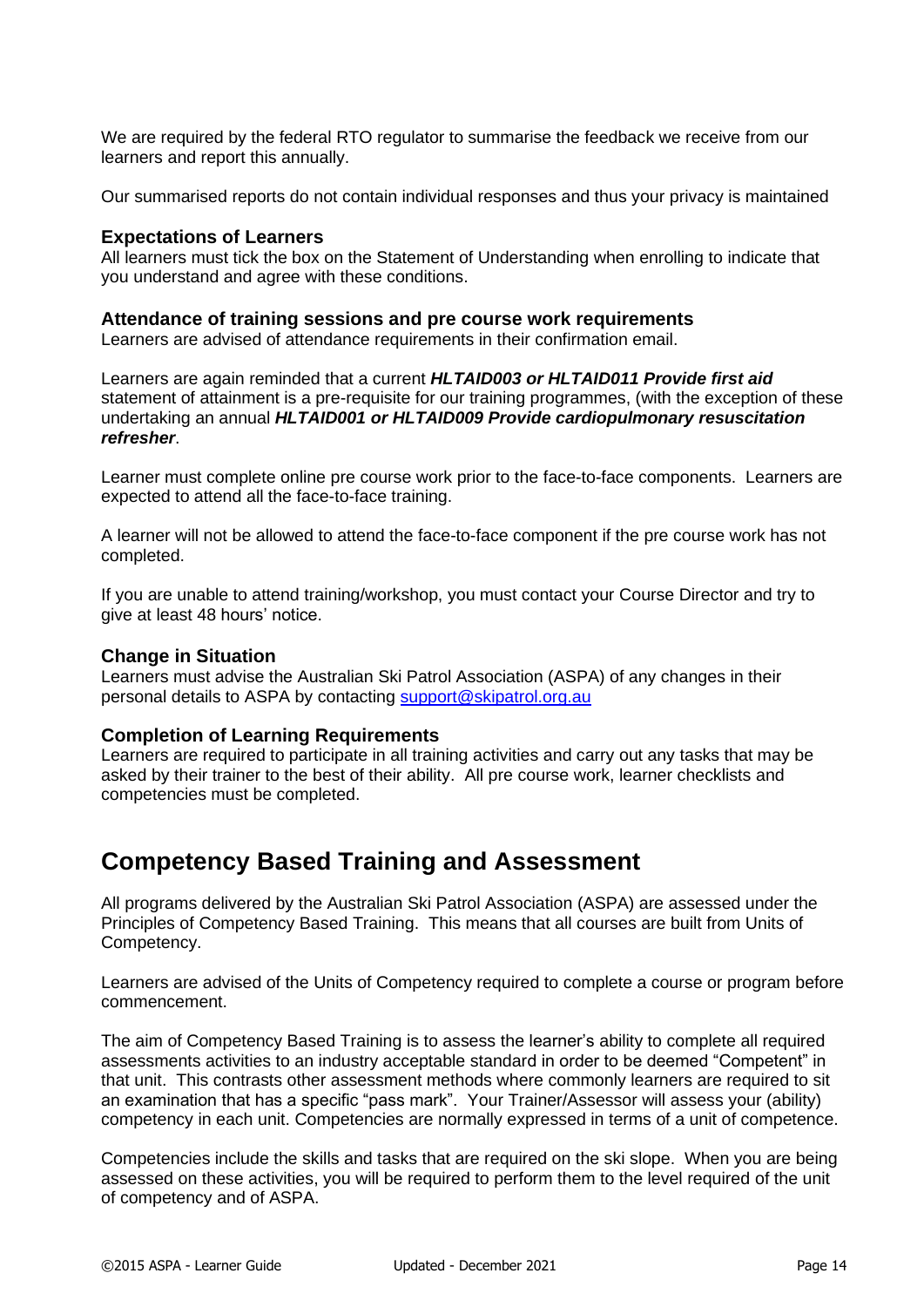All assessment results are recorded. Learners will be notified of results in each assessment and have access to their assessments records through the Trainer/Assessor.

Final results are downloaded via your learner portal. Log in, click on my achievements, complete the questionnaire and your statement of attainment is there to download and print. These statements of attainment must be uploaded to the learner portal within 30 calendar days of the learner being assessed as competent, for ASPA to be compliant to the *Standards for Registered Training Organisations (RTOs) 2015*.

### <span id="page-14-0"></span>**Legislative Requirements**

Registered training organisations are subject to legislation pertaining to training and assessment, as well as business practice. The Australian Ski Patrol Association will comply with relevant Commonwealth, State or Territory legislation and regulatory requirements relevant to its intended scope of registration.

The Australian Ski Patrol Association will also inform all staff and clients of the legislative and regulatory requirements that affect their duties or participation in vocational education and training and recognises that compliance with legislative requirements underpins the effective implementation of its operations and ensures accountability and transparency of activities of both management and staff.

#### <span id="page-14-1"></span>**Complying with Legislation**

Staff will be advised at induction and kept up to date with changes to legislation through monthly management meetings and written correspondence. Policies and procedures and associated tools and templates will be updated to reflect updates to legislation as soon practical following advice. Any training that is required will be organised in a professional and timely manner.

All staff are encouraged to view current legislation online at: *[http://austlii.edu.au](http://austlii.edu.au/)*

Examples of legislation relevant to the training business and its staff includes but is not limited to:

#### **Commonwealth legislation:**

- Copyright Act 1968
- Commonwealth Privacy Act 1988/Privacy Amendment Act 2012/Privacy Regulation 2013
- Commonwealth Sex Discrimination Act 1984
- Sex Discrimination Amendment Act 1991
- Commonwealth Racial Discrimination Act 1975
- Racial Discrimination Amendment Act 1980
- Commonwealth Age Discrimination Act 2004
- Commonwealth Disability Discrimination Act 1992
- National Vocational Education and Training Regulator Act 2011
	- o Standards for VET Regulators 2015
	- o Standards for Registered Training Organisations 2015

#### **Victorian legislation:**

- Commission for Children and Young People Act 2012
- Disability Act 2006
- Equal Opportunity Act 2010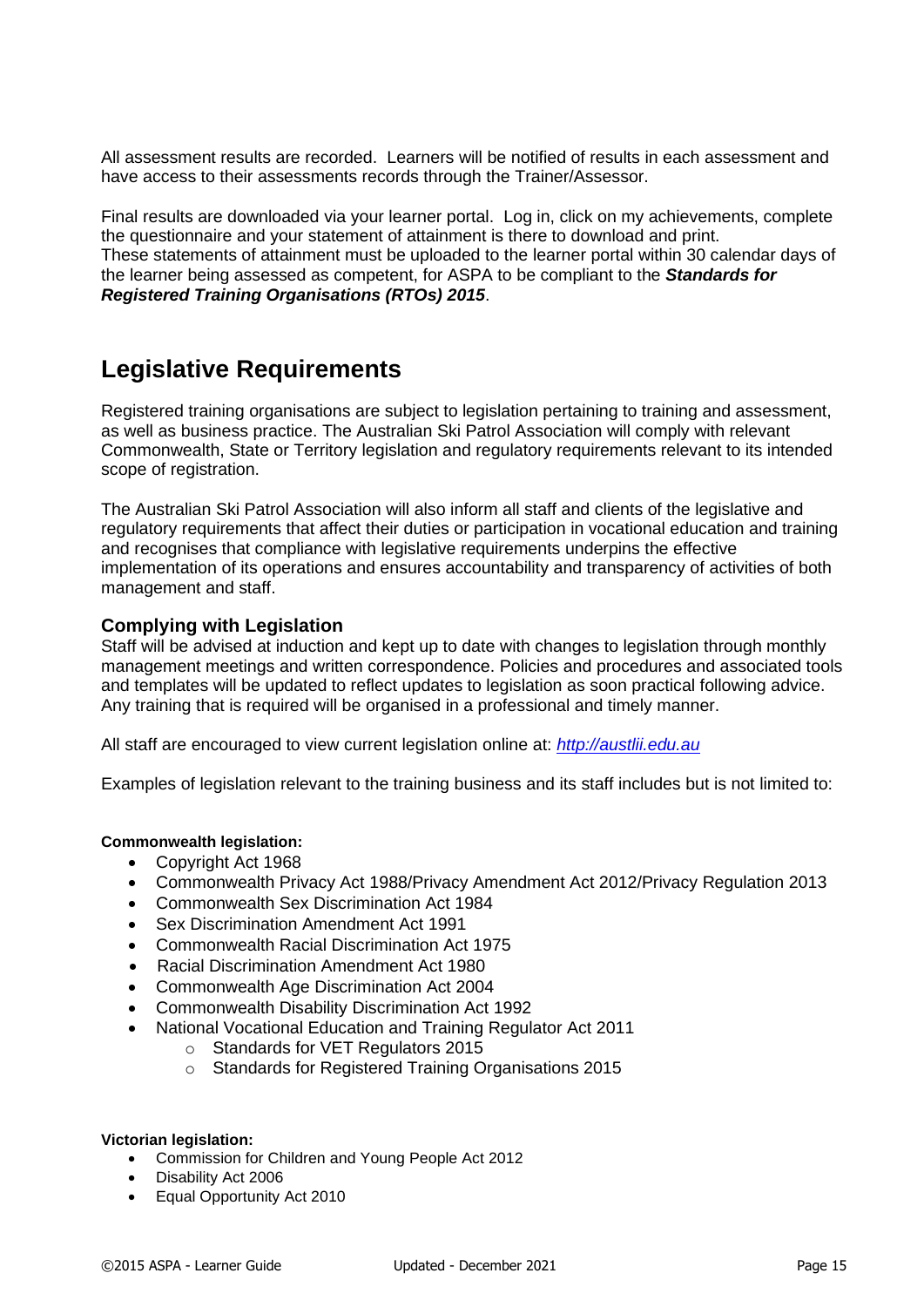- Australian Consumer Law 2011
- Education and Training Reform Amendment (Skills) Act 2010
- Privacy and Data Protection Act 2014
- Occupational Health and Safety Act 2004

#### **Training authorities / regulators:**

- National VET Regulator (NVR)
- Department of Education
- Department of Employment
- Australian Skills Quality Authority (ASQA)
- Council of Australian Governments Industry and Skills Council (COAGISC)

### <span id="page-15-0"></span>**State Legislation**

#### **New South Wales**

Learners living in New South Wales. Current legislation is available online at [http://www.legislation.nsw.gov.au](http://www.legislation.nsw.gov.au/) and includes:

- NSW Anti-discrimination Act (1977)
- Workers Compensation Regulation 2003
- Work space Injury Management and Workers Compensation Regulation 2002
- Affirmative Action (Equal Employment Opportunity for Women) Act (1986)
- WorkCover Legislation Amendment Act (1996 No. 120)
- Copyright Act, 1879. 42 Vic No 20 (modified 2006)
- NSW Commission for Children and Young People Act 1998.

#### **Victoria**

Learners live in Victoria. Current legislation is available online at: [http://www.legislation.vic.gov.au](http://www.legislation.vic.gov.au/)

includes:

- Education and Training Reform Amendment (Skills) Act 2010
- Victorian Qualifications Authority (Amendment) Bill 2003
- Victorian Qualifications Authority Act 2000
- Education and Training Reform Act 2006
- Occupational Health and Safety Act 2004
- Occupational Health and Safety Regulations 2007
- Working With Children Act 2005
- Working with Children Amendment Act 2010

#### **Tasmania**

Learners live in Tasmania. Current legislation is available online at:

[http://www.legislation.tas.gov.au](http://www.legislation.tas.gov.au/)

includes:

- Anti-Discrimination Act 1998
- Occupational Health and Safety Act 1995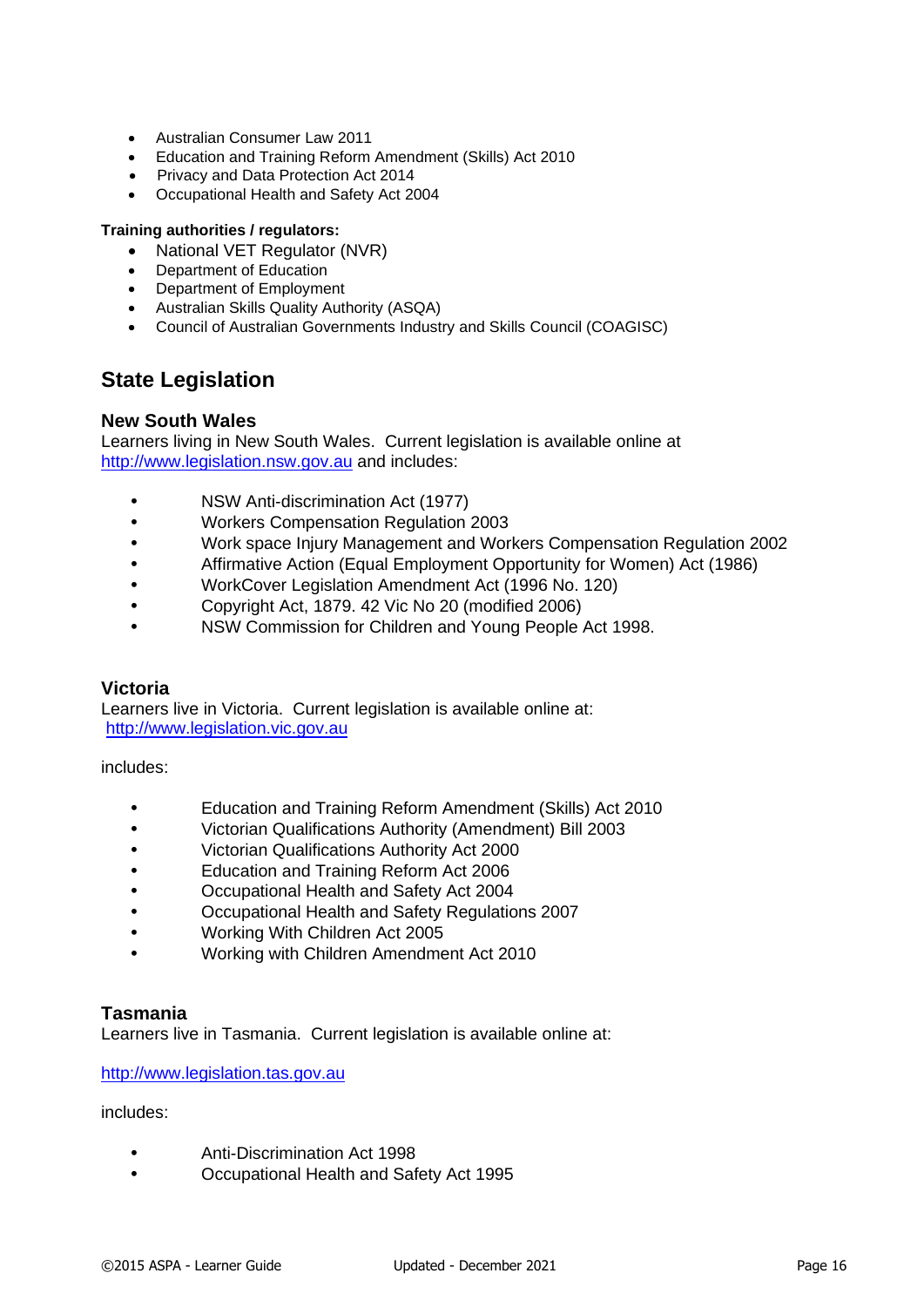#### **Australian Capital Territory (ACT)**

Learners living in the ACT, current legislation is available online at:

[http://www.legislation.act.gov.au](http://www.legislation.act.gov.au/)

includes:

- Disability Services Act 1991
- Discrimination Act 1991
- Disability Services Amendment Bill 2012
- Fair Trading (Australian Consumer Law) Act 1992
- Care and Protection of Children Act 2007

### <span id="page-16-0"></span>**Work, Health and Safety (WHS) Policy**

The Work Health and Safety Act 2011 outlines the requirements of an RTO in establishing and maintaining workplace health and safety standards. The requirements of an RTO as specified in the above mentioned Act are to:

- Secure the health, safety and welfare of employees and other persons at work
- Eliminate, at the source, risks to health, safety or welfare of employees and other persons at work
- Ensure that the health and safety of members of the public is not placed at risk by the conduct of undertakings by employers and self employed persons
- Provide for the involvement of employees, employers, and organisations representing those persons, in the formulation and implementation of health, safety and welfare standards.

The Work Health and Safety Act 2011 and Work Health and Safety Regulations 2011 describes The Australian Ski Patrol Association (ASPA) duty of care to provide a safe and healthy working environment for all staff, and the staff member and learner's duty of care to take reasonable care for the health and safety of others within the learning and assessment areas. This includes the provision of:

- a place that is safe to work and learn in, with working procedures that are safe to use,
- adequate staff training including topics such as safe work procedures,
- properly maintained facilities and equipment,
- a clean and suitably designed workplace with the safe storage of goods such as chemicals.

The following procedures and Standards must be observed to achieve a safe working and learning environment:

- Maintain a safe, clean and efficient, working environment,
- Implement procedures and practices, in a variety of situations, in accordance with State and Local Government Health regulations,
- Store and dispose of waste according to health regulations,
- Check all equipment for maintenance requirements,
- Refer equipment for repair as required,
- Store equipment safely,
- Identify fire hazards and take precautions to prevent fire,
- Safe lifting and carrying techniques maintained,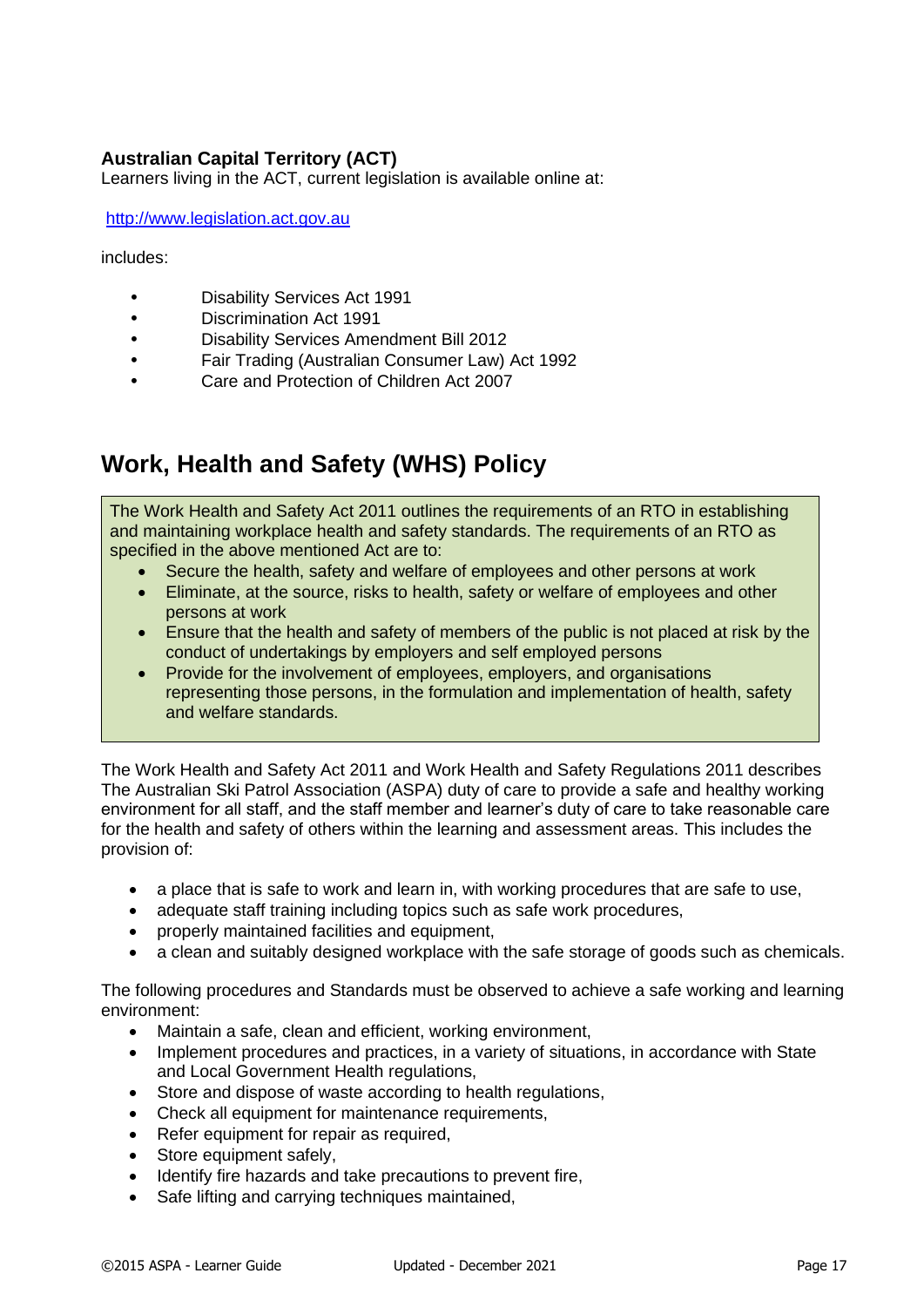- Ensure all peoples safety at all times,
- Ensure procedures for operator safety are followed at all times when operating plant and equipment,
- All unsafe situations recognised and reported,
- Display first aid and safety procedures for all staff and learners to see,
- Report any identified Occupational Health and Safety hazard to the appropriate staff member as required.

### <span id="page-17-0"></span>**Harassment and Discrimination Policy**

Under Australian law it is a requirement of every workplace to ensure it provides an environment free from all forms of harassment and discrimination, including victimisation and bullying. In doing so, all staff and learners are treated fairly and have the opportunity to feel safe, valued and respected.

By definition, harassment includes any form of behaviour that is unwanted, unwelcome or unreciprocated by relevant persons. This may manifest as verbal or physical harassment but includes any acts that may be perceived as humiliating, offensive, intimidating, threatening, discriminatory or otherwise contributing to an unpleasant workplace or experience for the persons.

At the Australian Ski Patrol Association (ASPA) it is made known that in the event that a person considers that he or she has been or is being harassed, this person should be encouraged to inform the other party that their behaviour is objectionable and should not be continued, provided they are comfortable with confronting the offender. In instances where the person is not comfortable discussing the matter with the offending party, a trainer or other ASPA staff member should be informed of the situation. In this case it becomes the responsibility of the relevant staff to follow ASPA policy and procedures to rectify the situation.

All learners and staff working with ASPA have the right to discuss matters of harassment with the relevant members of staff without making a formal complaint; all discussions are dealt with in confidentiality. The right to lodge a formal complaint of misconduct against the offending party is available and will be actioned according to its policy and procedures.

ASPA ensures that all staff are adequately trained in dealing with harassment and discrimination in order to fulfil their roles and responsibilities in creating and contributing to a harassment and discrimination free workplace. In addition to relevant training, management provides opportunities for communication and mentoring amongst staff to ensure that all employees understand and correctly apply the processes and procedures involved in identifying and addressing of all forms of harassment and discrimination.

#### **ASPA staff and learners should be aware of the following definitions:**

#### **Racial harassment**

Involves a person or persons being threatened, abused, insulted or taunted in relation to their race, descent, nationality, colour, language, ethnic origin or any other racial characteristic. It may include but is not limited to; derogatory remarks, innuendo or slur, gestures, intolerance, mockery, displays of material prejudice towards a race, racial jokes, discrimination, exclusion, allocation of least favourable jobs or positions, or unfair treatment.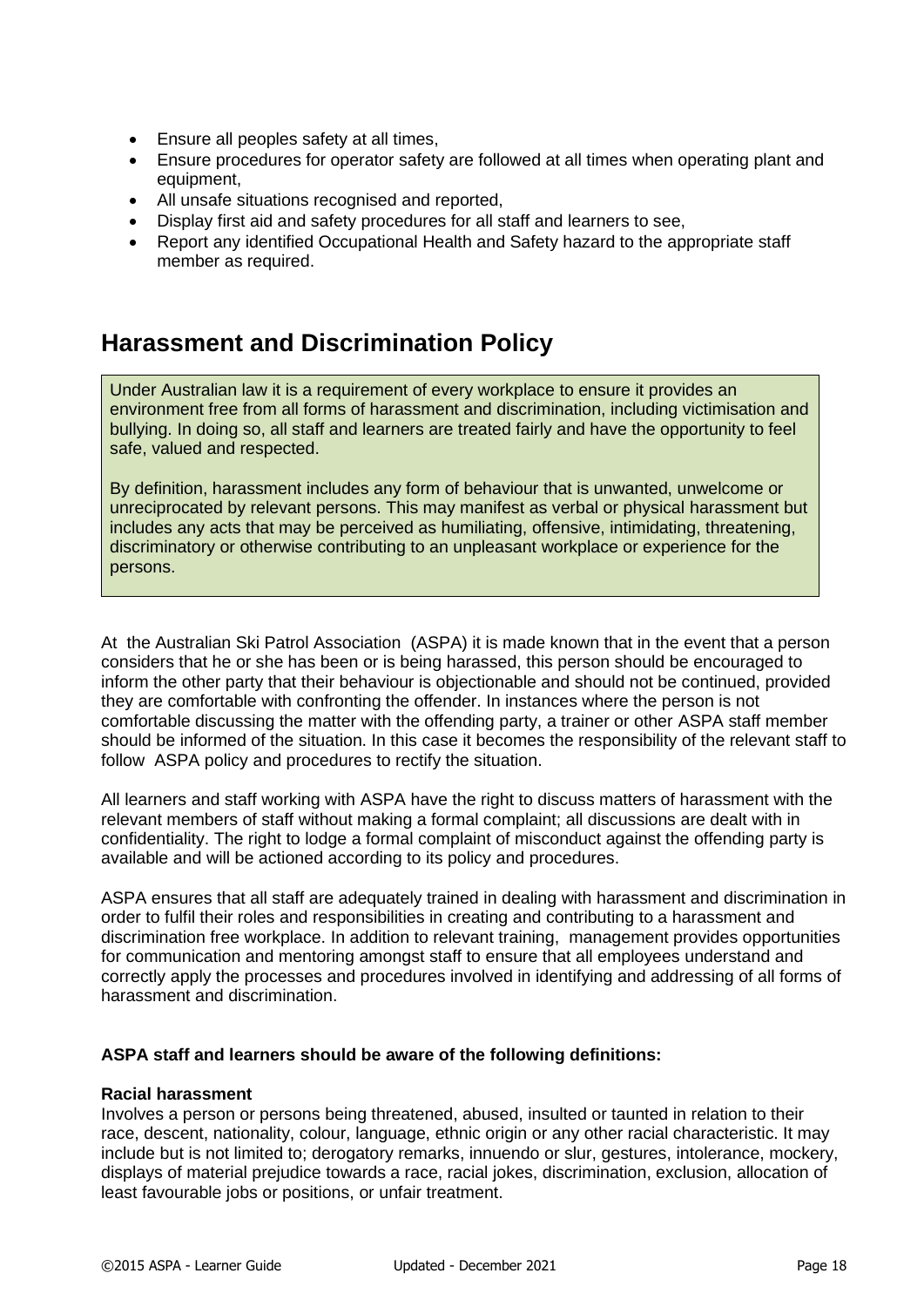#### **Sexual harassment**

Involves any verbal or physical conduct of a sexual nature, which is inappropriate, unwelcome, or uninvited. It may include but is not limited to; sexually related physical contact such as kissing, embracing, pinching or other suggestive gestures, intimidation, coercion, requests for or promising of sexual favours, questions about a person's private or sexual life, sexist or explicit jokes, unwelcome phone calls or other forms of non-work-related communication, offensive noises, or displays of sexually graphic or suggestive material.

#### **Bullying**

Involves any behaviour that suggests a real or perceived power over another party, or otherwise undermines a person or group, generally comprised of repeated, persistent acts over a period. It may include, but is not limited to; verbal abuse, physical assault, intimidation, humiliation, unjustified criticism, sarcasm, insults, false or malicious rumours, exclusion, or isolation, inflicting unnecessary work stresses, or sabotage of a person's work or their ability to work by withholding resources or information.

#### **Confidentiality**

Relates to privacy of information, ensuring that the information is only accessible to those who have the authority to access it. Within an RTO this may refer to private verbal discussions, learner assessments, managerial decisions and legal proceedings.

#### **Discrimination**

Involves the unfair or unequal treatment of another person based solely on class or category. Equal opportunity laws prohibit discrimination on the grounds of sex, marital status, pregnancy, family responsibility, family status, race, religious beliefs, political conviction, gender history, impairment, age or sexual orientation. All forms of victimisation are also treated as a type of discrimination.

#### **Harassment**

Involves any behaviour intended to disturb, offend, or upset. It may include any unwelcome or uninvited verbal or physical action that results in a person feeling intimidated, offended, humiliated, or embarrassed. Equal opportunity laws prohibit harassment on the grounds of sex and race.

#### **Personnel**

Refers to all employees and contractors of ASPA.

#### **Victimisation**

Involves any process that results in the unfavourable treatment of a person on unjust terms. It may include, but is not limited to; unfair punishment, treating a person poorly for their involvement in a complaint, to swindle or defraud a person, adverse changes to another's work environment, or denial of access to work related resources.

#### **Specific principles:**

- It is the right of all staff and learners to work and study in an environment free of any form of harassment and discrimination
- All reports of harassment and discrimination will be treated seriously, in an unbiased, respectful, and sensitive manner. Any form of harassment and discrimination is considered unacceptable behaviour and will not be tolerated by ASPA
- When ASPA management is informed of any event involving harassment or discrimination, it is their responsibility to take immediate and appropriate action to address it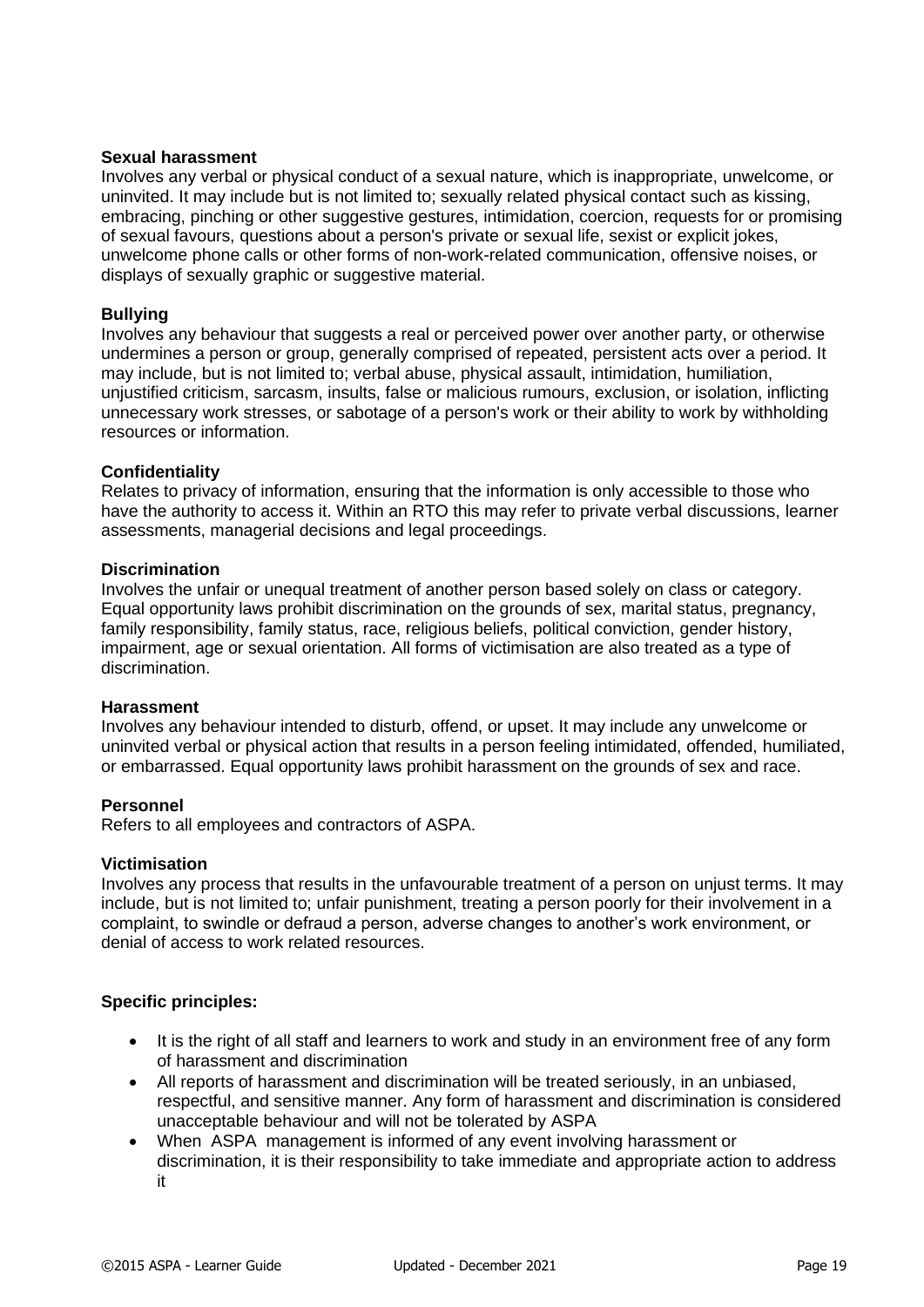- In dealing with all complaints, the rights of all individuals involved should be respected and confidentiality should be maintained
- It is the intention of ASPA management that a process of discussion, cooperation and conciliation will resolve all complaints. The aim is to achieve an acceptable outcome for the involved parties while minimising any potential damage to the organisation
- Both the person making the complaint and the person against whom the complaint has been made will receive information, support and assistance in resolving the issue from ASPA management
- Victimisation is unacceptable and will not be tolerated. No person making a complaint or assisting in the investigation of a complaint should be victimised
- Harassment or discrimination should not be confused with legitimate comment and advice (including constructive feedback) given appropriately by management or trainers. Managers and trainers should be conscious of how they present their feedback to ensure the message is not misinterpreted
- Staff and learners should not make any frivolous or malicious complaints. All staff and learners are expected to participate in the complaint resolution process in confidence that the procedures are designed to ensure fair resolution

### <span id="page-19-0"></span>**Working with Persons Under 18 Years of Age**

The Australian Ski Patrol Association (ASPA) does not enrol/accept Learners under 18 years of age.

ASPA will ensure that all learners are protected from all forms of harm, including bullying, harassment, discrimination, and intimidation. All staff are required to report to ASPA management any behaviour that can reasonably be considered harmful or potentially harmful to learners, or where it is reasonable to believe that a learner has been harmed or requires protection from harm.

In cases where allegations or information indicate it is reasonable to believe a learner has suffered from or may require protection from harm, ASPA will report to the Victorian Department of Human Services- [http://www.dhs.vic.gov.au/for-individuals/crisis-and-emergency/reporting-child-abuse.](http://www.dhs.vic.gov.au/for-individuals/crisis-and-emergency/reporting-child-abuse)

#### **The initial information that a child protection officer will require is:**

- The name, age and address of the child or young person
- The reasons you suspect the child or young person may have experienced or is at risk of experiencing harm
- The immediate risk to the child or young person
- Contact ASPA. You may remain anonymous; however, it is preferable to provide these to ASPA so that the officer can call you if further information is needed

If allegations may constitute child abuse by a person external ASPA. ASPA's - CEO will report the matter to the Police or the Department of Human Services.

ASPA will comply with all relevant State and Federal legislation in working with children.

<span id="page-19-1"></span>ASPA management recommend that all staff obtain the appropriate Police check for child related employment. Information is available at: *[http://afp.gov.au](file:///F:/www.afp.gov.au)*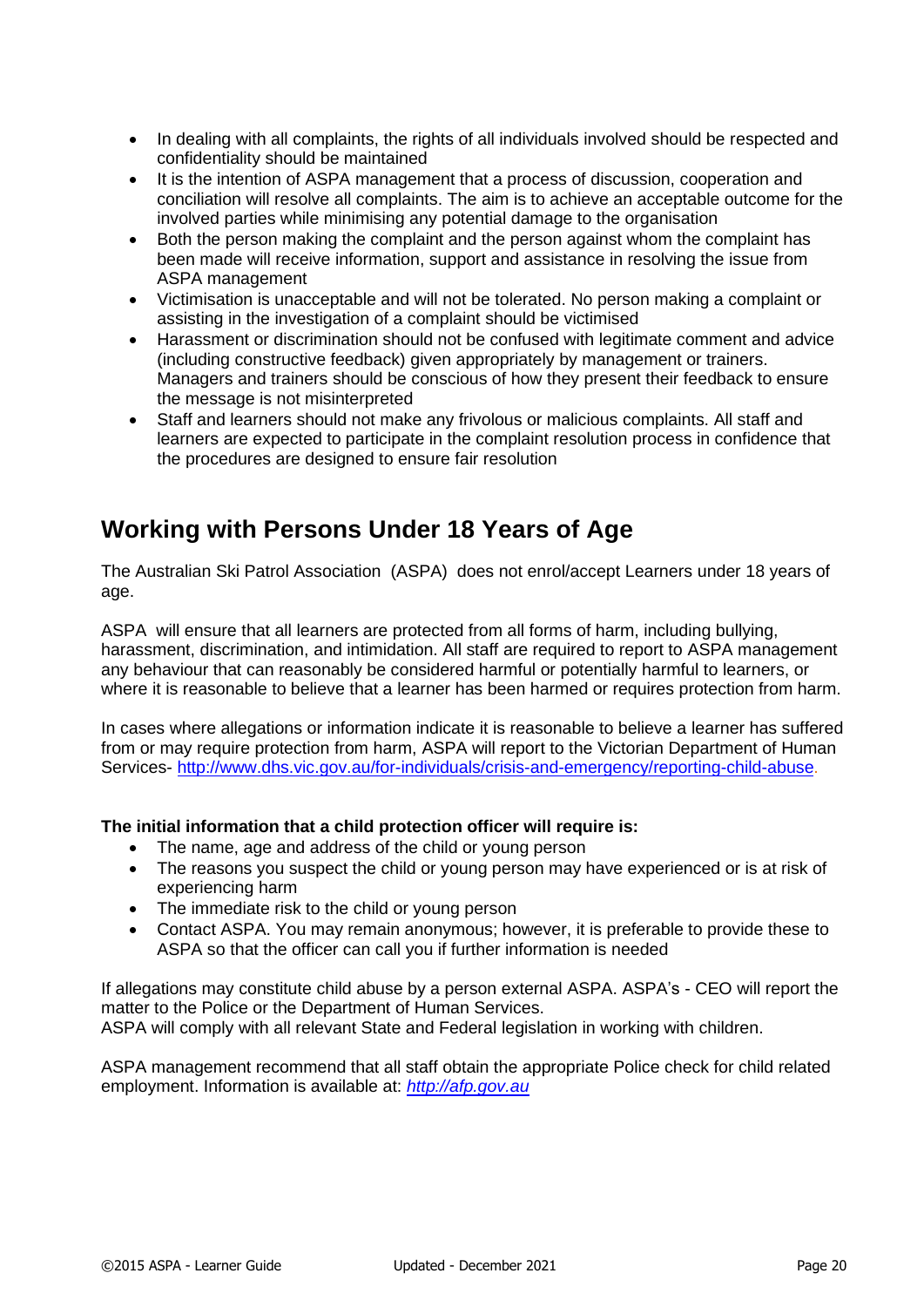### **Consumer Rights**

### <span id="page-20-0"></span>**Privacy Principles**

The Australian Ski Patrol Association (ASPA) takes the privacy of our learners very seriously and we will comply with all legislative requirements. This includes the Privacy Act and Australian Privacy Principles (2014)

In some cases, as required by law and as required by the NVR Standards we will need to make your information available to others. In all other cases we ensure that we will seek the written permission of the participant.

The thirteen Privacy Principles are defined below:

**Principle 1** – Open and transparent management of personal information. The object of this principle is to ensure that ASPA entities manage personal information in an open and transparent way.

**Principle 2** – Anonymity and pseudonymity. Individuals may have the option of not identifying themselves, or of using a pseudonym, when dealing with ASPA in relation to a particular matter.

**Principle 3** – Collection of solicited Personal Information. ASPA must not collect personal information (other than sensitive information) unless the information is reasonably necessary for ASPA business purposes.

**Principle 4** – Dealing with unsolicited personal information. If ASPA receives personal information, ASPA must, within a reasonable period after receiving this information, determine whether or not we would have collected the information under Australian Privacy Principle 3, and if not we must, as soon as practicable but only if it is lawful and reasonable to do so, destroy the information or ensure that the information is de-identified.

**Principle 5** – Notification of the collection of personal information. Requires ASPA to notify our clients, staff, and learners of any additional information that we collect about them, and further advise them of how we will deal with and manage this information.

**Principle 6** – Use or disclosure of personal information. The information that ASPA holds on an individual that was collected for a particular purpose, ASPA must not use or disclose the information for another purpose unless the individual has consented.

**Principle 7** – Direct marketing. As ASPA holds personal information about individuals, we must not use or disclose the information for the purpose of direct marketing.

**Principle 8** – Cross Border disclosure of personal information. Where ASPA discloses personal information about an individual to an overseas recipient, ASPA must take such steps as are reasonable in the circumstances to ensure that the overseas recipient does not breach the Australian Privacy Principles.

**Principle 9** – Adoption, use or disclosure of government related identifiers. ASPA must not adopt a government related identifier of an individual as its own identifier of the individual except when using identification codes or numbers issued by either the State based regulators, or the department of Innovation with regard to the Unique Learner Identifier.

**Principle 10** – Quality of personal information.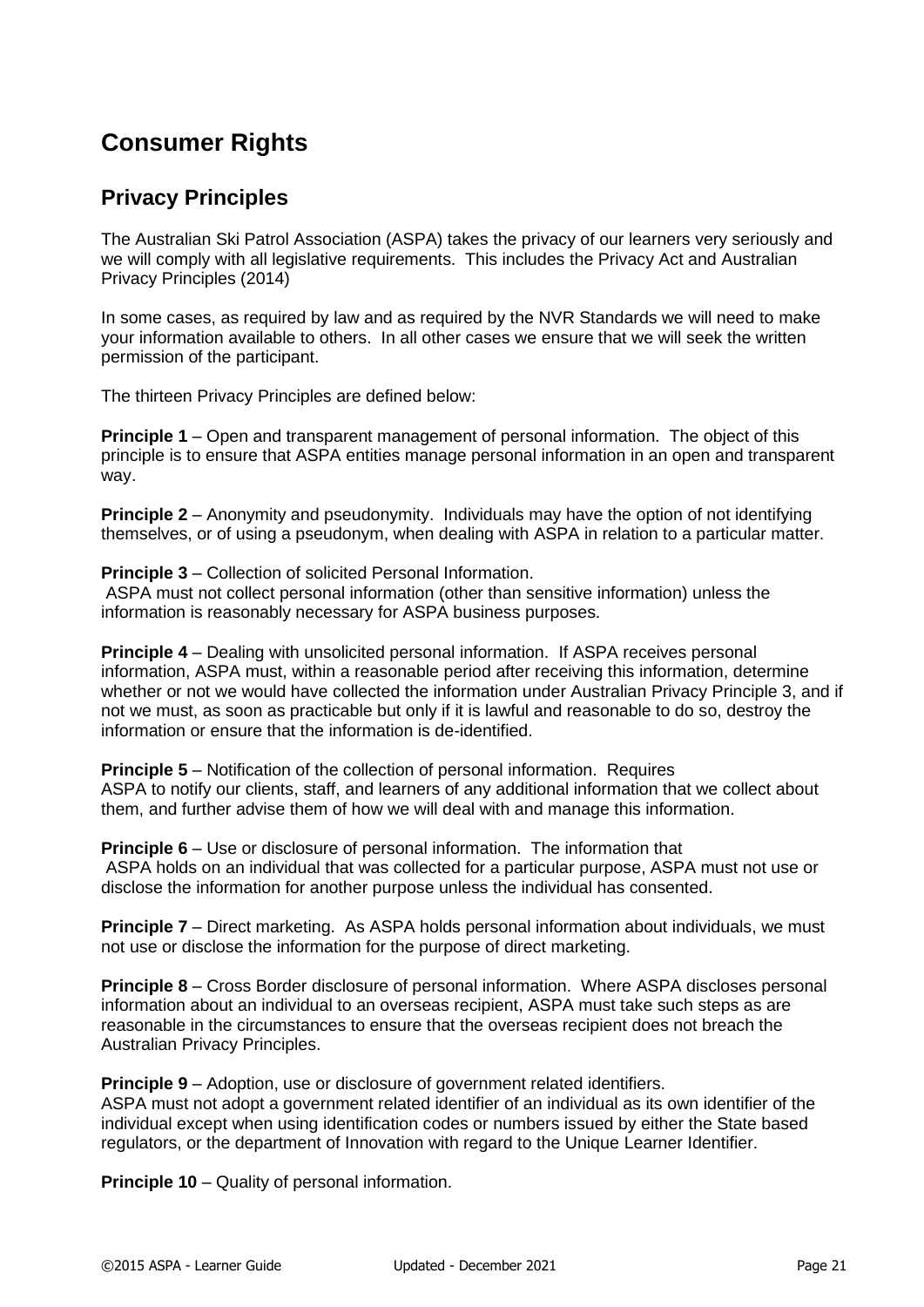ASPA must take such steps (if any) as are reasonable in the circumstances to ensure that the personal information that ASPA collects is accurate, up to date and complete.

**Principle 11** – Security of personal information. As ASPA entity holds personal information, the entity must take such steps as are reasonable in the circumstances to protect the information.

**Principle 12** – Access to personal information. As ASPA holds personal information about an individual, ASPA must, on request by the individual, give the individual access to the information.

**Principle 13** – Correction of personal information. As ASPA holds personal information about individuals and should we believe that this information is inaccurate, out of date, incomplete, irrelevant or misleading; or the individual requests the entity to correct the information; ASPA must take such steps as are reasonable in the circumstances to correct that information.

### <span id="page-21-0"></span>**Access & Equity**

The Australian Ski Patrol Association (ASPA) has a Code of Practice that includes an access and equity policy. This document is available on request. It is the responsibility of ASPA's staff to ensure the requirements of the access and equity policies are met by the ASPA at all times.

Practicing these policies will guarantee that any learner who meets ASPA entry requirements will be accepted into any training programs. If any learner or staff member have issues or questions regarding access and equity, or believes they have been treated unfairly, they will be directed to ASPA's management for consultation.

### <span id="page-21-1"></span>**Assessment Appeals Policy**

- All learners have the right to appeal assessment results.
- Appeals must be lodged in writing. If the learner wants to be re-assessed, they must submit it in writing.
- Learners will be informed of the Appeals Procedure for Assessments on the first day of the program and prior assessments.

#### <span id="page-21-2"></span>**Learner Concerns, Complaints and Appeals Policy**

The Australian Ski Patrol Association (ASPA) will act on each substantiated complaint. Learners should advise their trainer/assessor of any concerns that they may have regarding their progress though out their Training Program. ASPA has a process in place for managing learner grievance.

### <span id="page-21-3"></span>**Complaints and Appeals Policy**

#### **ASPA ensures that:**

- All prospective course learners will be provided with a copy of the Complaints and Appeals Policy and Procedure document.
- All disputes or complaints will be handled professionally and confidentially in order to achieve a satisfactory resolution.
- All parties will have a clear understanding of the steps involved in the grievance procedure.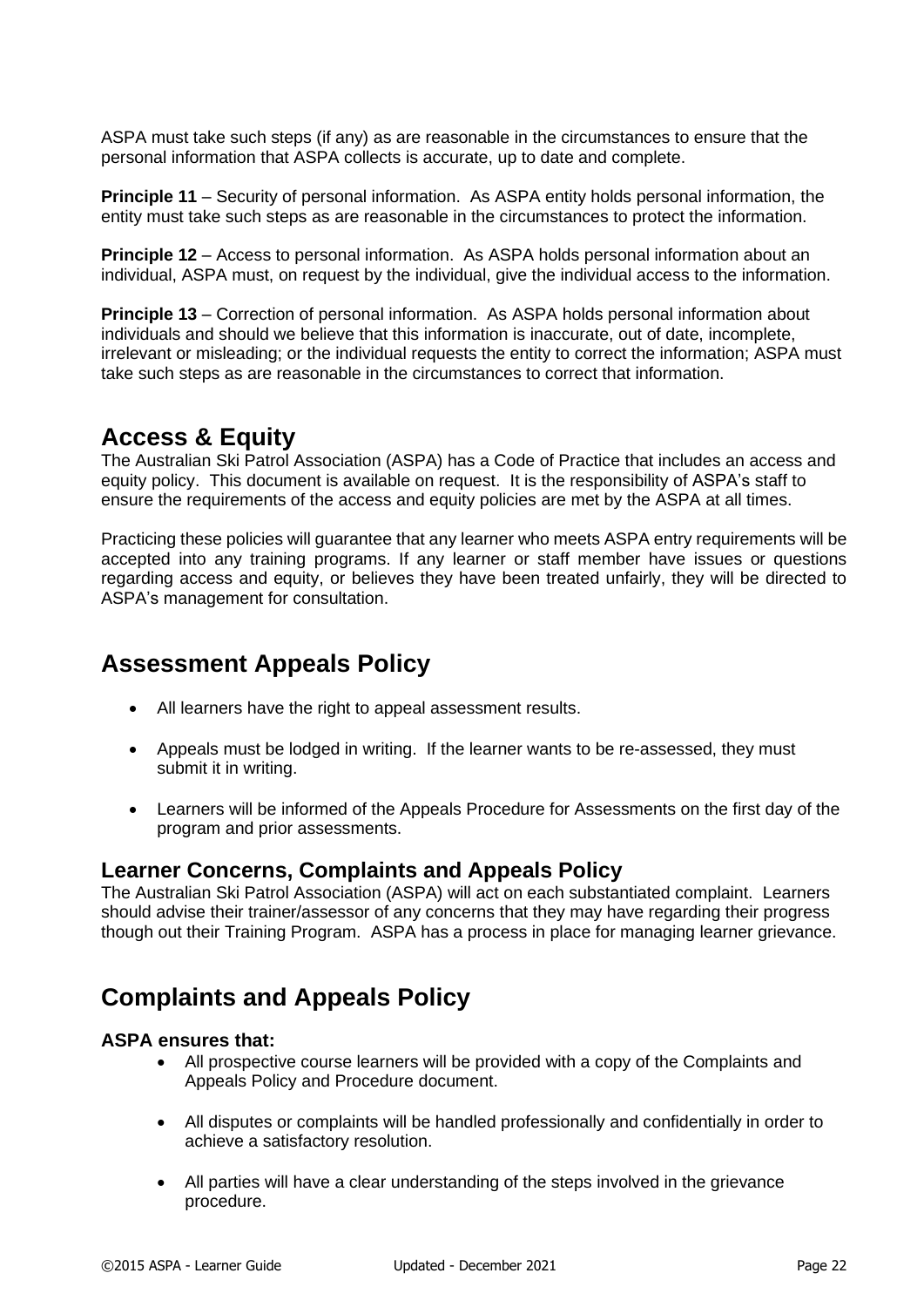- Course learners will be provided with details and as efficiently as possible.
- All grievance appeals and outcomes will be documented in writing.
- The Australian Ski Patrol Association (ASPA) will attempt to resolve any complaints or concerns fairly and equitably within ten (10) working days.

### <span id="page-22-0"></span>**Procedures**

Learners and/or clients have the opportunity to present their own case. The Australian Ski Patrol Association (ASPA) will act on any complaint that is substantiated.

Course learners may raise any matters of concern relating to training delivery and assessment, the quality of the learning, course participant's amenities, discrimination, sexual harassment and other issues that may arise.

The policy provides an avenue for most complaints to be addressed. However, in some cases alternative measures need to be explored.

Course learners, who feel they may have been unfairly treated or have not been given the full training that they expected, may follow the procedures listed below.

#### **For training related matters**

- **•** Discuss the matter with your Trainer. If not satisfied the course participant may then:
- Have the matter referred to the Course Director for consideration. The learner must send a letter to ASPA or email the Course Director via [training@skipatrol.org.au](mailto:training@skipatrol.org.au).
- They must ensure that sufficient details about themselves and the course are provided, and the circumstances surrounding the grievance.
- The Course Director will discuss the circumstances with another trainer and contact the learner with the result within 10 working days of receipt of appeal.
- An opportunity to formally present his or her case and a written statement of the appeal outcome, including reasons for the decision will be documented and provided.
- Where a grievance cannot be resolved through discussion and conciliation, we acknowledge the need for an appropriate external and independent agent to mediate between the parties. ASPA nominated personal will contract such a person as and when required. Details are covered in ASPA's Complaints appeals policy.

#### **For assessment related matters**

If you are advised that a Unit is 'Not Yet Competent', you may query or appeal that result if you believe that:

- You genuinely do have the required degree of competency; and
- You have provided reasonable proof of this to ASPA

The process is quite simple and is allowed by the Australian Ski Patrol Association (ASPA) to ensure that all learners are fully satisfied with the fairness and accuracy of ASPA's assessment processes.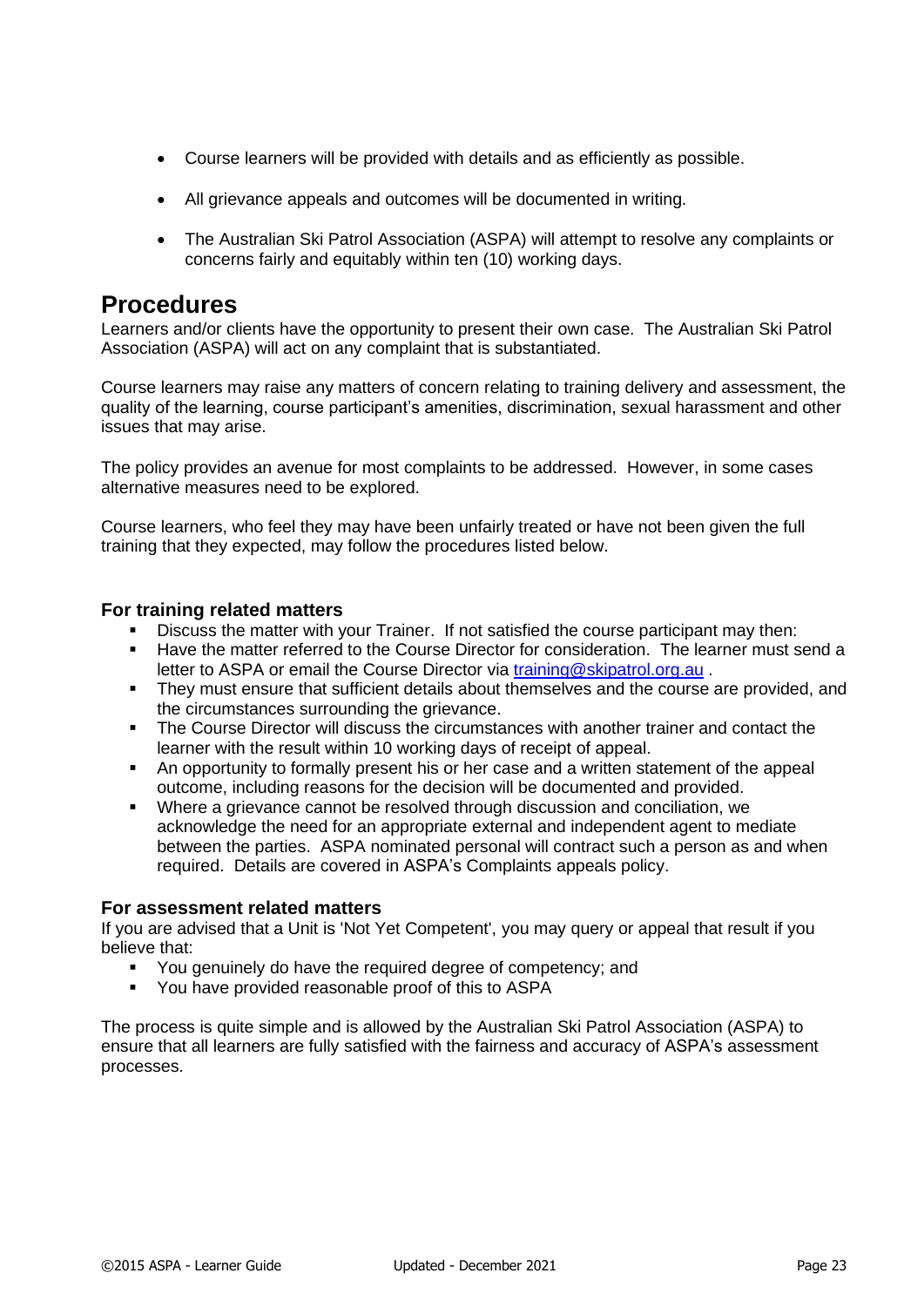#### **To appeal a decision:**

Discuss the matter with the trainer. If not satisfied the course participant may then:

- Have the matter referred to the ASPA Course Director and Education Committee for consideration.
- The learner must send a letter or email to the ASPA's Course Director.
- Ensure that you provide sufficient details about yourself and your course, and the circumstances.
- You will need to explain why you feel the 'Not Yet Competent' result is not appropriate and send a copy of your original Assessment Task.
- The Course Director will have the Assessment Task reviewed by another Trainer/ or independent assessor and contact you with the result within 14 working days of receipt of your appeal.
- An opportunity to formally present his or her case and a written statement of the appeal outcome, including reasons for the decision will be documented and provided.
- The learner is to email Course Director via vpeducation@skipatrol.org.au
- Where a complaint concern cannot be resolved through discussion and conciliation, ASPA acknowledges the need for an appropriate external and independent agent to mediate between the parties.
- ASPA will contract such a person as and when required. Details are covered in ASPA's Complaints, Concerns Appeals policy.
- A notice of complaint, concern should be completed and faxed to the Course Director, who will respond within 24 hours.

The Australian Ski Patrol Association (ASPA) will encourage the parties to approach a grievance with an open view and to attempt to resolve problems through discussion and conciliation. A Corrective Action Record will be raised and filed in the Quality Compliance Folder for future reference.

#### **The matter may be resolved by:**

- Granting the appeal, or
- Rejecting the appeal, or
- Referring the matter to an independent external assessor for resolution.
- A written statement of the appeal outcome including reasons for the decision will be documented and provided.

ASPA has identified suitable independent persons or panel members as being drawn from commercial mediators such as **Leadr** and **Intermediate.**

Leadr can be contacted via [www.leadr.com.au,](http://www.leadr.com.au/) Intermediate can be contact via [www.intermediate.com.au](http://www.intermediate.com.au/) . Costs for the independent person or panel, will be borne by ASPA.

The CEO will negotiate the identification and engagement of the mutually agreed person or panel.

#### **Delayed processes**

In the unusual circumstance where the Australian Ski Patrol Association (ASPA) considers more than 60 calendar days are required to process and finalise the complaint or appeal, ASPA will inform the complainant or appellant in writing, including reasons why more than 60 calendar days are required. In line with the importance that ASPA places on open and transparent processes and communication, the complainants or appellant will be regularly updated the on the progress of the matter.

If the student is still not satisfied with the resolution of the appeal after following and exhausting the appeals procedure, the student may contact ASQA and lodge a written complaint.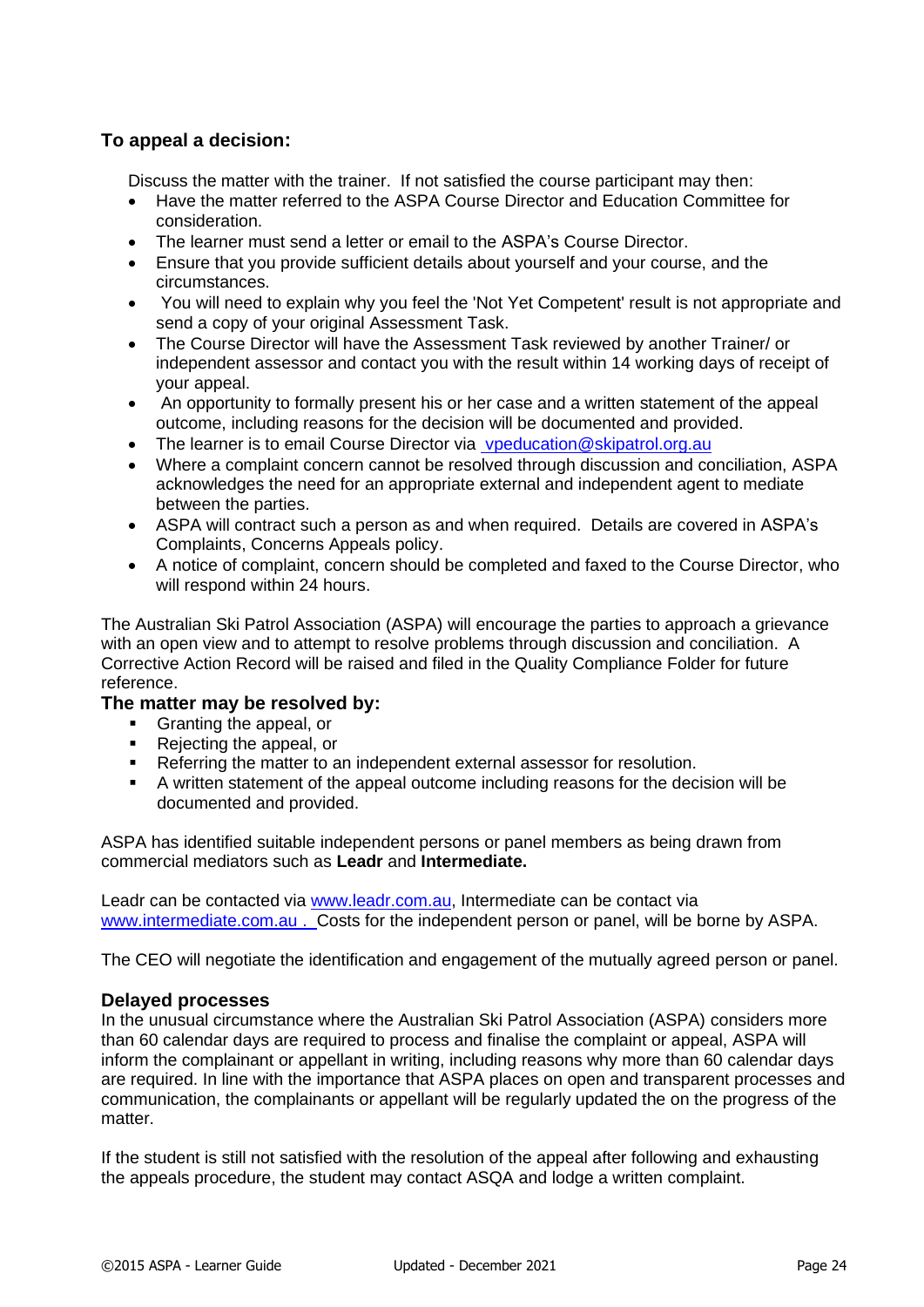The form may be submitted by mail to: Complaints Team Australian Skills Quality Authority PO BOX 9928 Sydney NSW 2001

Or via email to: [complaints team@asqa.gov.au](file:///C:/Data/Dropbox/Working%20Richard/Policies%20and%20Procedures%20for%20Sale/P&P%20Masters%20220312/ASQA%20P&P%20Initial%20Registration/complaints%20team@asqa.gov.au)

ASQA provides limited complaint resolution services. Before you submit a complaint to ASQA, please be aware that:

- ASQA takes a risk-assessment approach to complaints—ASQA's resources are limited so they must focus on the most serious complaints.
- ASQA's role is not to act as a learner advocate for individual learners. Rather, ASQA uses the information reported through complaints to determine how it regulates training providers.
- ASQA has specific confidentiality obligations in relation to registered providers. ASQA respects both privacy and natural justice considerations in handling complaints. This means that complainants will be advised how their information was used in the regulatory process although in some instances the advice will not be detailed, and the process can be lengthy if audit activity is involved.
- For further information on privacy please read ASQA's Privacy Policy.

ASQA's Domestic learner complaint reference page can be found at:

<http://www.asqa.gov.au/complaints/complaints.html>

### <span id="page-24-0"></span>**National Complaints Hotline**

Please be aware that the new revamped National Training Complaints Hotline has become available to learners and staff. It is an additional avenue to lodge complaints and concerns about the vocational education and training system. These complaints are directed to the organisation best placed to consider the complaint.

The Hotline is a joint initiative of the Australian and state and territory governments.

The Hotline is open between 8.00 am and 6.00 pm nationally, Monday to Friday.

If you would like to register a complaint, please call 13 38 73. Alternatively, you can email a complaint to **[skilling@education.gov.au](mailto:skilling@education.gov.au)**.

### <span id="page-24-1"></span>**Course Fees Policy**

The Australian Ski Patrol Association (ASPA) will charge a fee per course enrolled. Enrolment fees must be paid at the time of enrolment. Learners registered with a ski patrol, are eligible for a reduced fee, this will be confirmed with the named patrol and validated by patrol leaders.

#### <span id="page-24-2"></span>**Entitlements to Refund**

Refunds are available to learners who advise the Australian Ski Patrol Association (ASPA) of their request to withdraw from the course within 2 weeks of commencement of the course.

Enrolment can also be deferred to the following year if required.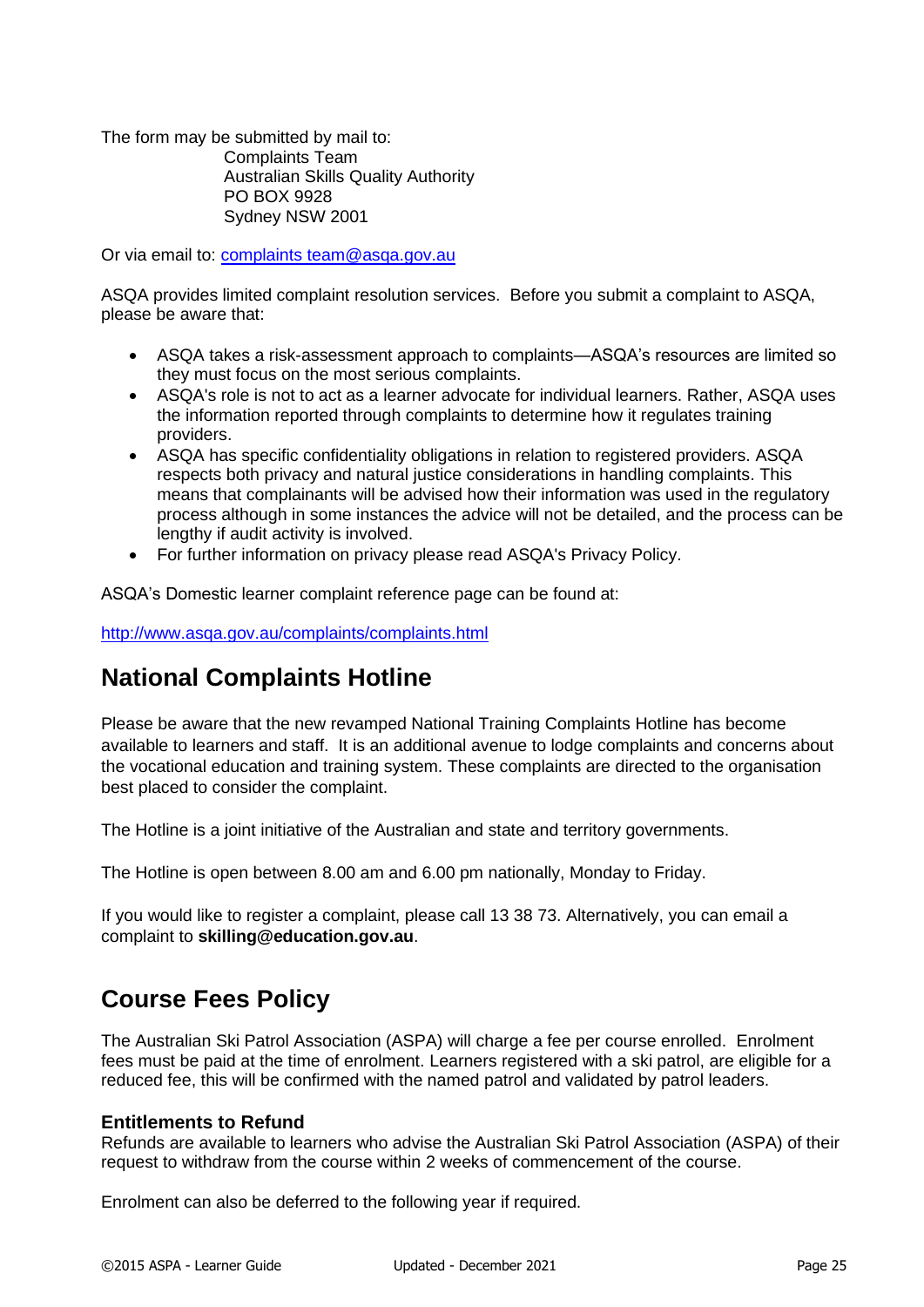After commencement of the program, no refund is possible; however, the course can be postponed to the following year.

#### <span id="page-25-0"></span>**Fees Protection**

The Australian Ski Patrol Association (ASPA) meets the relevant Standards for Registered Training Organisations (RTOs) 2015 for learner fee protection.

### <span id="page-25-1"></span>**Privacy Policy**

The Australian Ski Patrol Association (ASPA) considers student privacy to be of utmost importance and will practice a high standard of care and concern in regard to maintaining student privacy in all aspects of business operations and Any persons external to the organisation acting on behalf of ASPA are made aware of the confidentiality procedures and privacy policies prior to commencing work with ASPA.

ASPA will ensure that it:

- respects the privacy of learners, prospective learners, and employers by implementing the National Privacy Principles.
- it operates consistently with the National Privacy Principles and only collects the personal information that is necessary for the conduct of our business, and that we will use that information in the manner for which it was intended.

Learners will have access to all information we hold on them, and we will store and use the information appropriately and limit access to only those who have a legal reason to have access to that information, or whom the learner has given permission.

Under the National Privacy Principles, you can access your personal information and you may request corrections of information that is incorrect or out of date. Learners who request access to their information will be given full access to the details they want. No cost will be charged for them accessing their information.

While you are undertaking your training program, there will be times when ASPA and/or its trainer/assessor, Administration Officer or Course Director may need to discuss your situation with others.

The Australian Ski Patrol Association (ASPA) is required to ask for your permission in writing should you require us to release your personal information, including assessment results, to a third party. (Please note some Federal Government Department, such as the Department of Innovation and the Australian Skills Quality Authority, do not require your permission. ASPA is obligated as an RTO to report training and assessment outcomes as part of our RTO obligations.

Should you require us to communicate your assessment results directly to your patrol you will need to sign an "Authority to Release Information" form.

<span id="page-25-2"></span>Our software systems will retain your results for a period of not less than 30 years.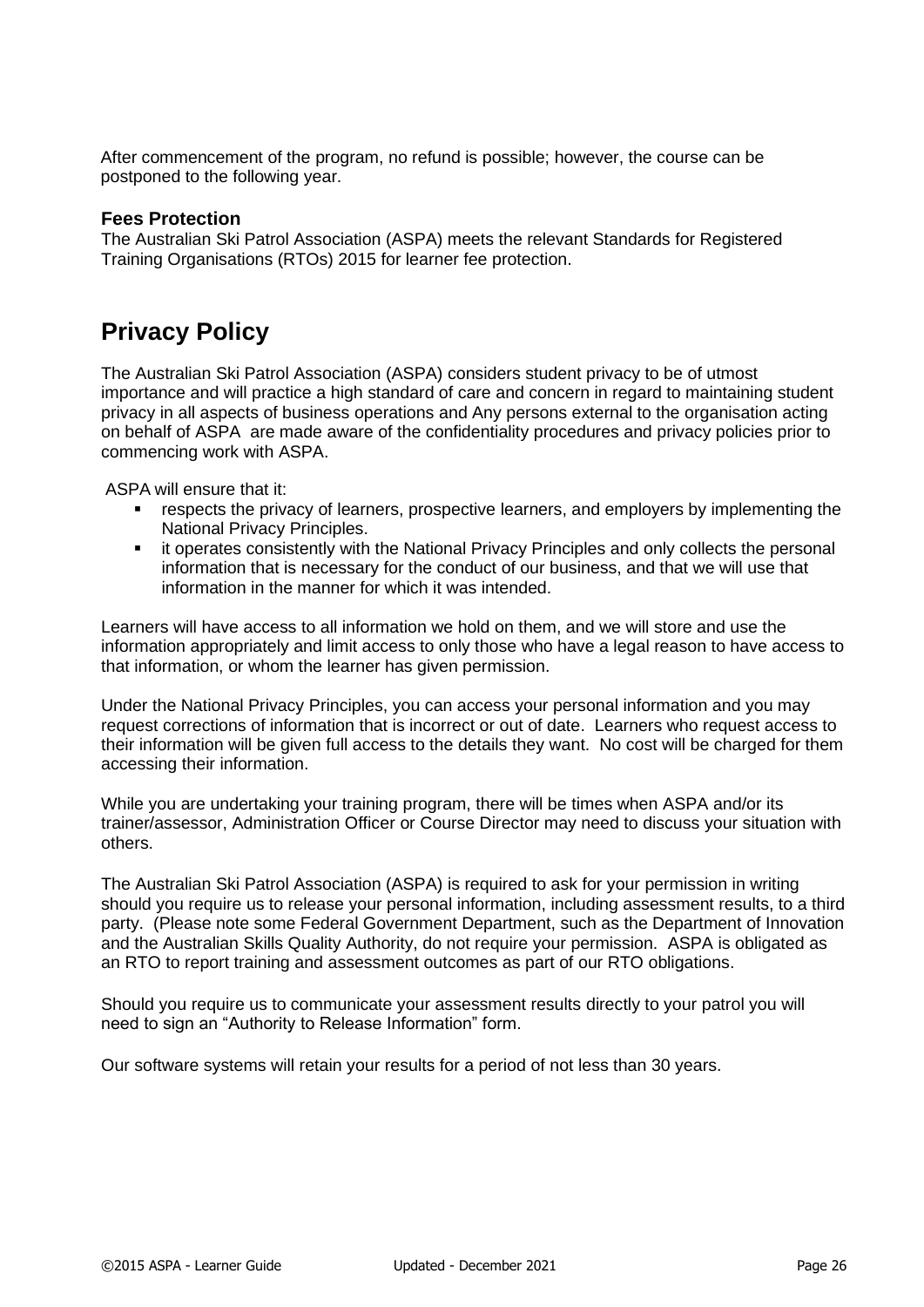### **Plagiarism**

Plagiarism is the action or practice of taking and using, as one's own thoughts or writings those of another without acknowledgement. The following practices constitute acts of plagiarism:

- Where paragraphs, sentences, a single sentence or significant parts of a sentence are copied directly from a source, are not enclosed in quotation marks and appropriately footnoted.
- Where direct quotations are not used but are paraphrased or summarized, and the source of the material is not acknowledged either by footnoting or other simple reference within the text of the paper.
- Where an idea that appears elsewhere in any form is used or developed without reference being made to the author or the source of that data.

#### **Therefore, what does this mean?**

Basically, you can use someone else's ideas, but you must acknowledge that person's words.

- The work submitted must be the learner's own work
- The learner must not seek assistance for their assessments from anyone other than ASPA qualified trainer.

### <span id="page-26-0"></span>**Personal Presentation**

Learners are required to wear appropriate clothing, safety equipment, personal protective equipment or appropriate industry attire as directed for any scheduled training session.

The face-to-face component is a practical course; No singlets, low cut tops, (male or female), short shorts or skirts or open footwear.

### <span id="page-26-1"></span>**Code of Conduct**

The Australian Ski Patrol Association makes every effort to practice cooperation and mutual respect in all internal and external dealings to uphold high quality, professional training and assessment services. The same disciplined behaviour is expected of learners as a contribution to a functional learning environment, and as a sign of respect to staff and fellow learners.

#### <span id="page-26-2"></span>**Learner Behaviour**

Consumption, or being under the influence, of alcohol or elicit substances during training hours or abusing a trainer or other work colleague is unacceptable and will result in your being asked to leave the premises. Continued abuse of this policy may result in your removal from the Training program. Learner's behaviour must not disrupt or threaten other learners or company personnel. Abusive behaviour, verbal or physical violence can result in instant withdrawal from a program.

The Australian Ski Patrol Association management advises any trainer or staff member who is dissatisfied with the behaviour or performance of a learner that they have the authority to:

- Warn the learner that their behaviour is unsuitable, or
- Ask a learner to leave the class, without refund or acceptance into another course, or
- Immediately cancel the class.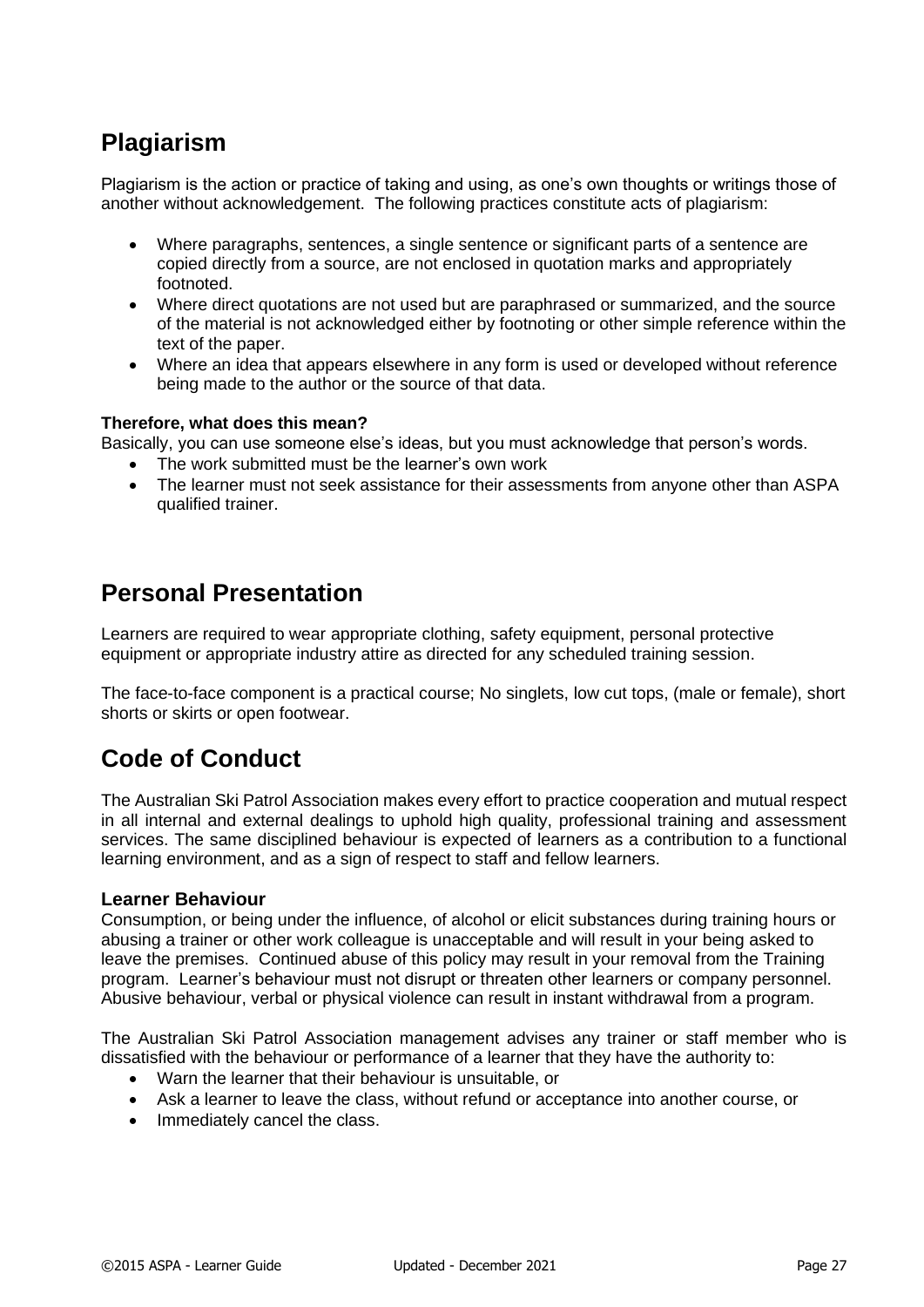### <span id="page-27-0"></span>**Study Skills**

#### **Tips for Studying Effectively**

- Make a weekly timetable that includes time for study, mark in deadline dates for any work that needs to be handed in for assessment e.g. assignments, projects.
- Keep up to date with class work by taking notes during session and reviewing work at home.
- Prioritise your study with your work and personal life; you may have to give something up to be able to meet your study commitments.
- Revise your work prior to the next training session.
- Do take regular breaks during study sessions.
- Study at the time of day that best suits you.
- Give yourself a reward (snack, cup of tea or coffee) when you have completed the study task for the session.
- Visualise about what you are reading.
- Develop notes as you read, noting any new terms.
- Relate what you are reading about to what you already know.
- Ensure that you have plenty of fresh air, as one of your brains main foods is oxygen

### <span id="page-27-1"></span>**Welfare and Counselling Services**

This handbook addresses:

- Access to Results
- Support Systems
- Orientation and Induction
- Library resources
- Loan Equipment
- Access and Equity
- Anti-Discrimination Policy, and

Learners are referred to the Policy Section of the website for specific advice.

The Australian Ski Patrol Association supports all of its learners to achieve their maximum potential. To assist in this, most teaching materials are available on-line or in electronic form by contacting the Vice President Education. As well as these resources, trained peer counsellors are available to discuss any with issues that are of concern to a learner. Each resort also has dedicated, and trained peer support contacts should vocational issues arise from the type of work done by graduates.

### <span id="page-27-2"></span>**Language, Literacy and Numeracy Issues**

#### **Literacy**

Learners requiring any assistance or support with language, literacy or numeracy should speak confidentially with their Trainer.

Where consistent with course requirements learners with concerns about having insufficient language, literacy and/or numeracy skills to complete the course may be provided with adjusted course materials and assessment strategies that assist them in meeting qualification requirements through other methods.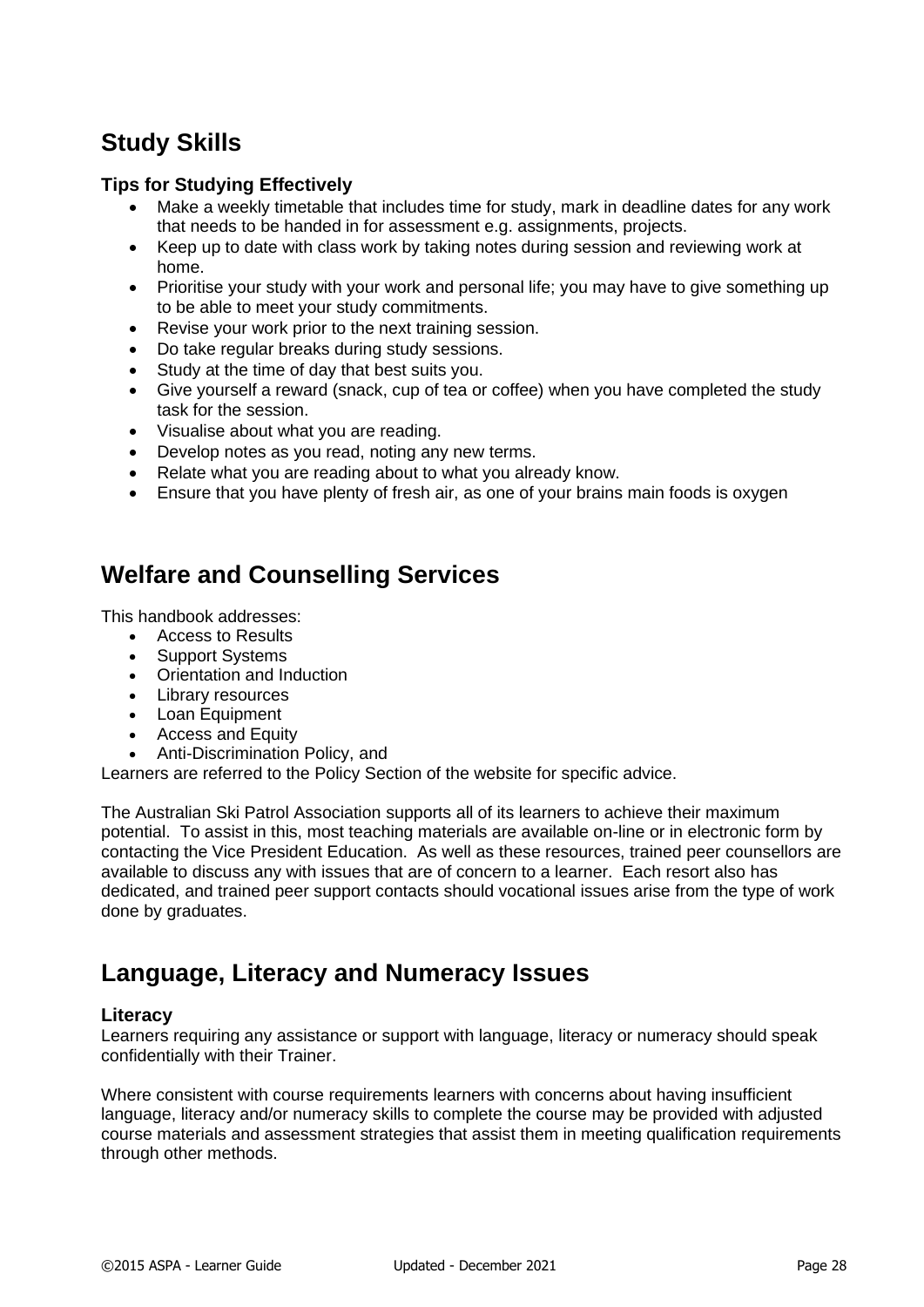Generally, if you are able to complete the Enrolment Form for the course you should have sufficient literacy levels in reading and writing to successfully complete the course.

#### **Numeracy**

Where courses require a specific level of numeracy, the Australian Ski Patrol Association will include a self-assessment section to enable learners who enrol or are planning to enrol to determine if they have sufficient numeracy levels to successfully complete a course. Where consistent with course requirements learners with concerns about having insufficient numeracy skills to complete the course will be provided with adjusted course materials and assessment strategies that assist them in meeting qualification requirements through other methods.

Generally, if you are able to complete the Enrolment Form for the course you should have sufficient numeracy skills to successfully complete the course.

#### <span id="page-28-0"></span>**English as a Second Language**

Generally, a guide to the level of English language skills required to complete the course is your ability to read aloud the details on the Enrolment Form. If you are able to complete this process, then you should have sufficient language skills to successfully complete the course.

Learners with identified ESL needs, or personal concerns can be given access to specialist support services to enable them to improve their English standards.

These could include a reference to a TAFE or Adult Migrant English Service in an area appropriate to their home or workplace.

Where consistent with course requirements learners with insufficient English skills to complete the course will be provided may adjusted course materials and assessment strategies that assist them in meeting qualification requirements through other methods.

Please note however, that our professionals' standards will require that learners must meet their obligations to provide reports on incidents and be able to communicate with the relevant people to gain consent and to explain intended procedures.

Learners who cannot communicate details of incidents or communicate sufficiently to gain and receive consent will not be able to meet the required standards of the training programs and the course.

Information regarding ways to improve literacy and numeracy can be obtained from <http://www.readingwritinghotline.edu.au/>

### <span id="page-28-1"></span>**Recognition of Prior Learning (RPL)**

All learners will be given the opportunity to apply for Recognition of Prior Learning (RPL) for industry skills or life skills, or where credit or credit transfer may apply.

*Recognition of Prior Learning (RPL) acknowledges the full range of an individual's skills and knowledge, irrespective of how it has been acquired. This includes competencies gained through formal study, work experience, employment and other life experiences.*

Learners wishing to apply for RPL need to complete their registration online. The RPL process applies only for the practical component, the online theory component needs to be completed.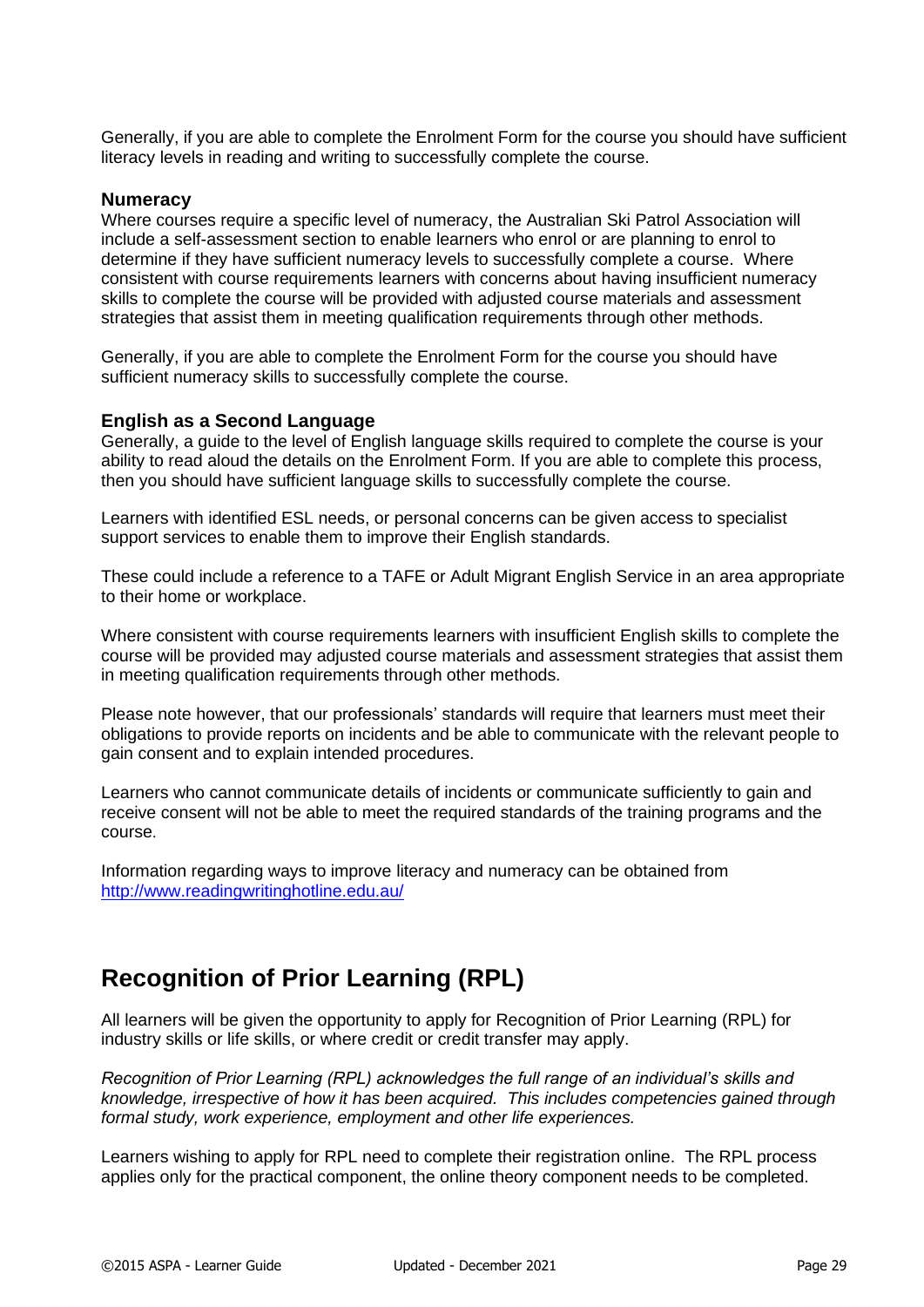If you wish to apply for Recognition of either your past qualifications or experience you would need to do so within two weeks of enrolment.

The application form for RPL is available on request, via [training@skipatrol.org.au](mailto:training@skipatrol.org.au)

The CEO RTO will review the paperwork and decide whether your application is warranted or not.

All assessments for RPL must take into consideration the rules of evidence, i.e. that the evidence is valid, sufficient, authentic and current.

Your facilitator must have the required evidence at hand to make an RPL decision. Therefore, completion of this questionnaire/third-party report in itself does not result in an automatic RPL decision.

The steps for RPL

- **EXEC** Learner requests recognition at enrolment
- Completion of Third-party report –Assessment instrument for practical skills
- Learner collects evidence to support claim for RPL, which must be submitted to RTO within two weeks. An application form should be completed, scanned and forwarded, with any supporting evidence, to the [training@skipatrol.org.au](mailto:training@skipatrol.org.au)
- **The Australian Ski Patrol Association will then analyse individual experience and** qualifications against appropriate learning outcomes/competency statements, the CEO RTO, the Course Director and Trainer/assessor will complete this process
- If claim matches learning outcomes/competencies, full practical recognition is granted
- If claim does not match learning outcomes/competencies, further evidence will be requested. Additional course attendance, interviews or activities may need to take place.
- If further evidence is not recognised then claim will be rejected, a letter of advice will be forwarded to applicant advising of decision either way
- The appeals process is listed on the application form
	- Completed RPL Application Form with attachments will be placed on the learner/learner's file
	- Details of the Application will be recorded on the RPL Register.

### <span id="page-29-0"></span>**Unique Learner Identification (USI)**

The [Unique Learner](http://usi.gov.au/Pages/default.aspx) Identifier (USI) scheme, enabled by the Learner [Identifiers Act 2014,](http://www.comlaw.gov.au/Series/C2014A00036) allows learners to access a single online record of their VET achievements. The scheme also allows for reliable confirmation of these achievements by employers and other RTOs. The online system provides each learner with a USI.

When reporting data about the training, each record of nationally recognised training that is provided to the national centre for vocational education research (NCVER) national VET provider collection will have a USI attached. This USI will be able to be used to draw down on this data collection in real time. This means that, in the future, learners will be able to draw down a record of their VET achievements from one place. They can view this online, or they can use the data to develop a transcript that they can attach to a job application, for example.

a) As an RTO, we will not be applying for an USI on behalf of a Learner. Learners will be required to create their own USI and provide it to the Australian Ski Patrol Association Ski Patrol for verification. Once verified the USI will only be visible to ASPA administration team.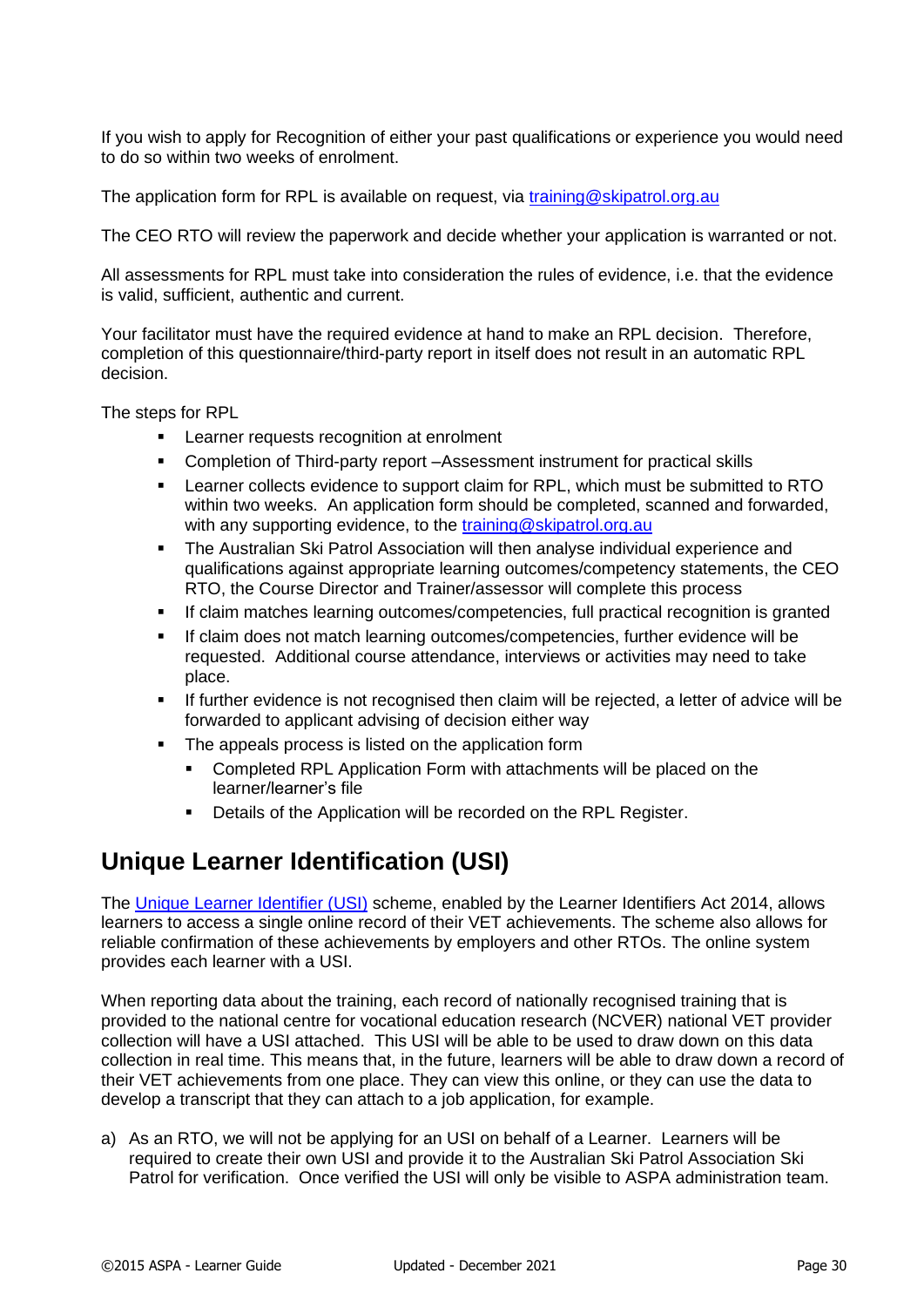- b) The Australian Ski Patrol Association will not disclose the Learner Identifier to individuals who are not part of ASPA administration team
- c) Learners enquiring to access their USI from ASPA will be directed to the www[.usi.gov.au](http://usi.gov.au/) website
- d) Learner Identifier will not be printed or displayed on Statement of Attainments or Qualifications.
- d) I acknowledge that in circumstance where I have not provided and verified my USI via the Australian Ski Patrol Association learner management system, ASPA will not be able to issue me with a Statement of attainment, and thus deem my training as completed.

#### **Exemptions from the USI**

#### <http://usi.gov.au/Pages/exemptions.aspx>

The Industry and Skills Council of Ministers has determined a range of exemptions from the Unique Learner Identifier (USI) scheme and a consequential amendment to the National VET Provider Collection Data Requirements Policy. Where an exemption applies, training organisations will be able to issue VET qualifications or statements of attainment to learners who do not have a USI and will not be required to include a USI in respect of those learners in any submission of AVETMISS compliant data to the National VET Provider Collection.

#### **Exemptions for training organisations**

Training organisations exempted by their Regulator from the need to collect and submit AVETMISS compliant data on nationally recognised training activities on the grounds that submission of such data would conflict with defence or national security legislation and/or could jeopardise the security or safety of defence, border protection, customs, national security or police personnel will continue to be exempted from the submission of AVETMISS compliant data and will not be required to participate in the USI scheme.

Training organisations exempted by their Regulator from the need to collect and submit AVETMISS compliant data on nationally recognised training activities on the grounds that doing so would adversely affect their ability to continue to deliver vital community services to the Australian community are exempted as follows:

Where such exemptions exist, ASPA will inform learners in writing prior to either the completion of enrolment or commencement of training and assessment, whichever comes first, that their assessment results will not appear on their authenticated VET transcript or be available to them via the USI System. ASPA will also retain evidence that they informed the learner of this exemption in the learner management system.

### <span id="page-30-0"></span>**Reporting Obligations**

The Australian Ski Patrol Association (ASPA) is obligated by the RTO 2015 standards to provide information about substantial changes to ASPA's operations or any event that would significantly affect our ability to comply with these standards within 90 calendar days of the change occurring to ASQA.